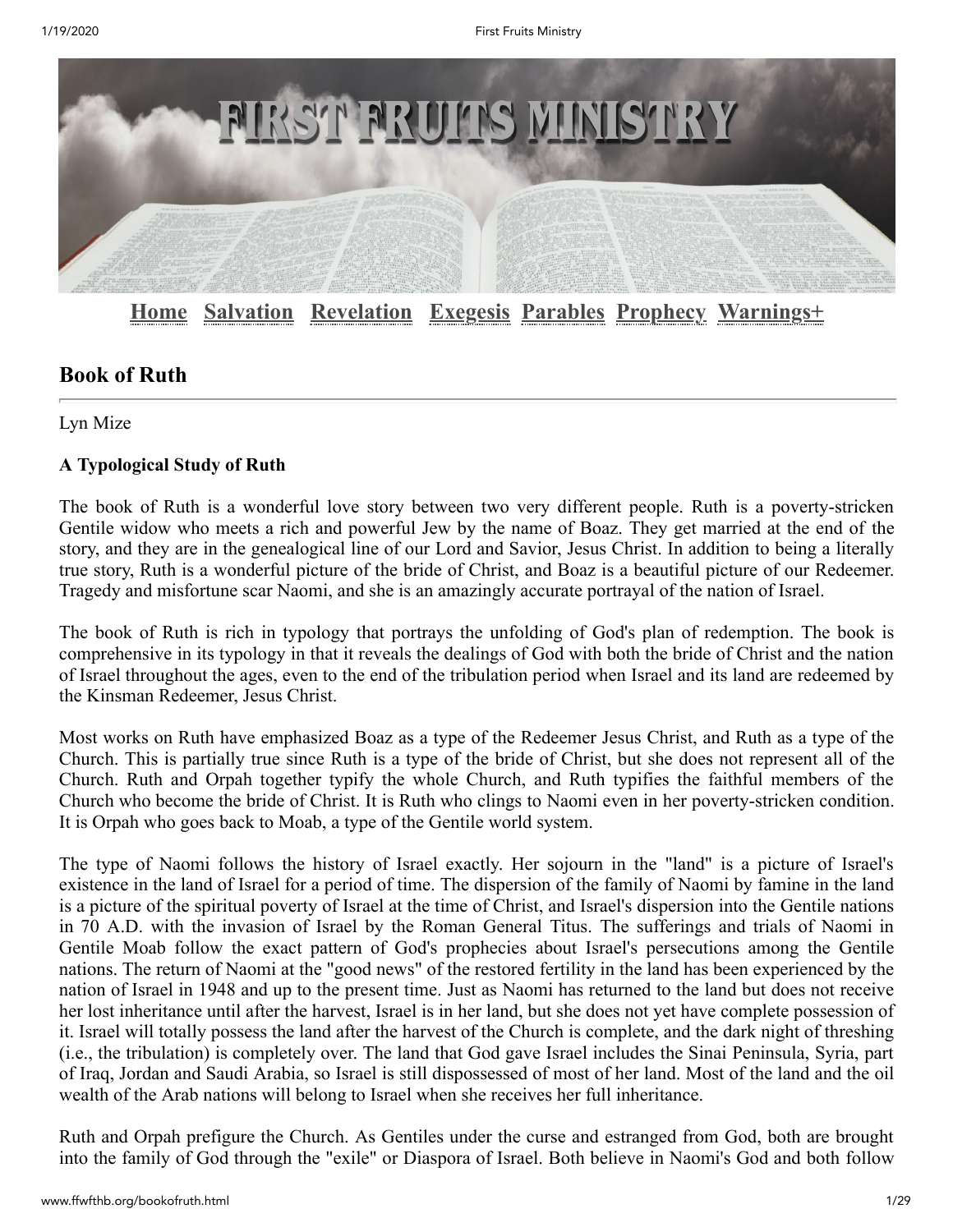Naomi out of the land of exile toward the land of promise. It is Ruth who crosses over the Jordan River into the land, but Orpah turns back before she crosses over Jordan. Crossing Over Jordan is a type for entering the spirit-filled life, so only Ruth enters the spirit-filled life. Orpah fails to do so. This does not negate the fact that Orpah was still part of the family of God, even though she turned back to the world. Consequently, Orpah typifies the unfaithful members of the Church who are spiritually saved but do not go on into maturity in the faith.

It is Ruth who goes to the threshing floor at midnight and lies at the feet of Boaz during the entire night of threshing. It is at midnight that Boaz agrees to take Ruth as his bride, but it is not until daybreak that Boaz as the Kinsman-Redeemer redeems Naomi's land.

NOTE: Currently in time, we are at the point where Ruth is about to go to the threshing floor at midnight to lie at the feet of Boaz for the long night of threshing. It is time for the bride of Christ to go and lie at the feet of Jesus until the morning when Jesus will return to His brethren the Jews and redeem them and their land. In type, the Main Harvest Rapture occurs at the time of the fourth watch of the night, which is 3:00 AM or just before the darkest part of the night. The Firstfruits Rapture takes place at the third watch of the night, which is at midnight. The period between 12:00 midnight and 3:00 AM represents the first half of the tribulation period. The time period between 3:00AM and sunup represents the last half of the tribulation period. The first half of the tribulation period is the "hour of trial" for the main body of the Church. The last half of the tribulation period is the "time of Jacob's trouble". The Church is persecuted during the hour of trial. Israel is persecuted during the "Time of Jacob's Trouble.

We will now begin our verse-by-verse prophetic interpretation of the book of Ruth.

*(Ruth 1:1 KJV) Now it came to pass in the days when the judges ruled, that there was a famine .in the land. And a certain man of Bethlehemjudah went to sojourn in the country of Moab, he, and his wife, and his two sons.*

"In the days when the judges ruled" typifies the present time of the Diaspora when Israel is without a king and everyone does that which is right in his own eyes. This is also typified in the following Scripture:

*(Judg 21:25 KJV) In those days there was no king in Israel: every man did that which was right in his own eyes.* 

Famine is a picture of God's judgment upon disobedience. The exit of the certain man with his wife Naomi and two sons from Israel is a picture of the Diaspora of the Jews from the land of Israel, and their sojourning in the land of the Gentiles. It was because of Israel's rejection of Jesus Christ and disobedience that God allowed the Roman General Titus to come into the land and disperse the Jews into the lands of the Gentiles. This fact is also seen in other types and statements such as Jonah being cast into the sea, where he died, but he was miraculously resurrected to life after three days. The vision of the valley of dry bones also depicts this death and resurrection of Israel while in the Gentile nations of the world.

# *(Ruth 1:2 KJV) And the name of the man was Elimelech, and the name of his wife Naomi, and the name of his two sons Mahlon and Chilion, Ephrathites of Bethlehemjudah. And they came into the country of Moab, and continued there.*

The word Elimelech means "God of the King." Since Jesus Christ is the King, Elimelech would be a type of God the Father. Naomi means "pleasant, delight, splendor or grace". Israel is the pleasant land and the Jews are the apple of God's eye. Consequently, Naomi is a type of the nation of Israel, the wife of God the Father. Mahlon and Chilion as offspring of Naomi would typify the separated nations of Israel and Judah, the Northern and Southern kingdoms of Israel. Both are in the dispersion and both die while in the world among the Gentile nations. Mahlon means sickly, grieved or suffering from infirmity. Chilion means pining or wasting.

An Ephrathite is a person from Bethlehem of Judea, so they represent the descendants of Israel who will realize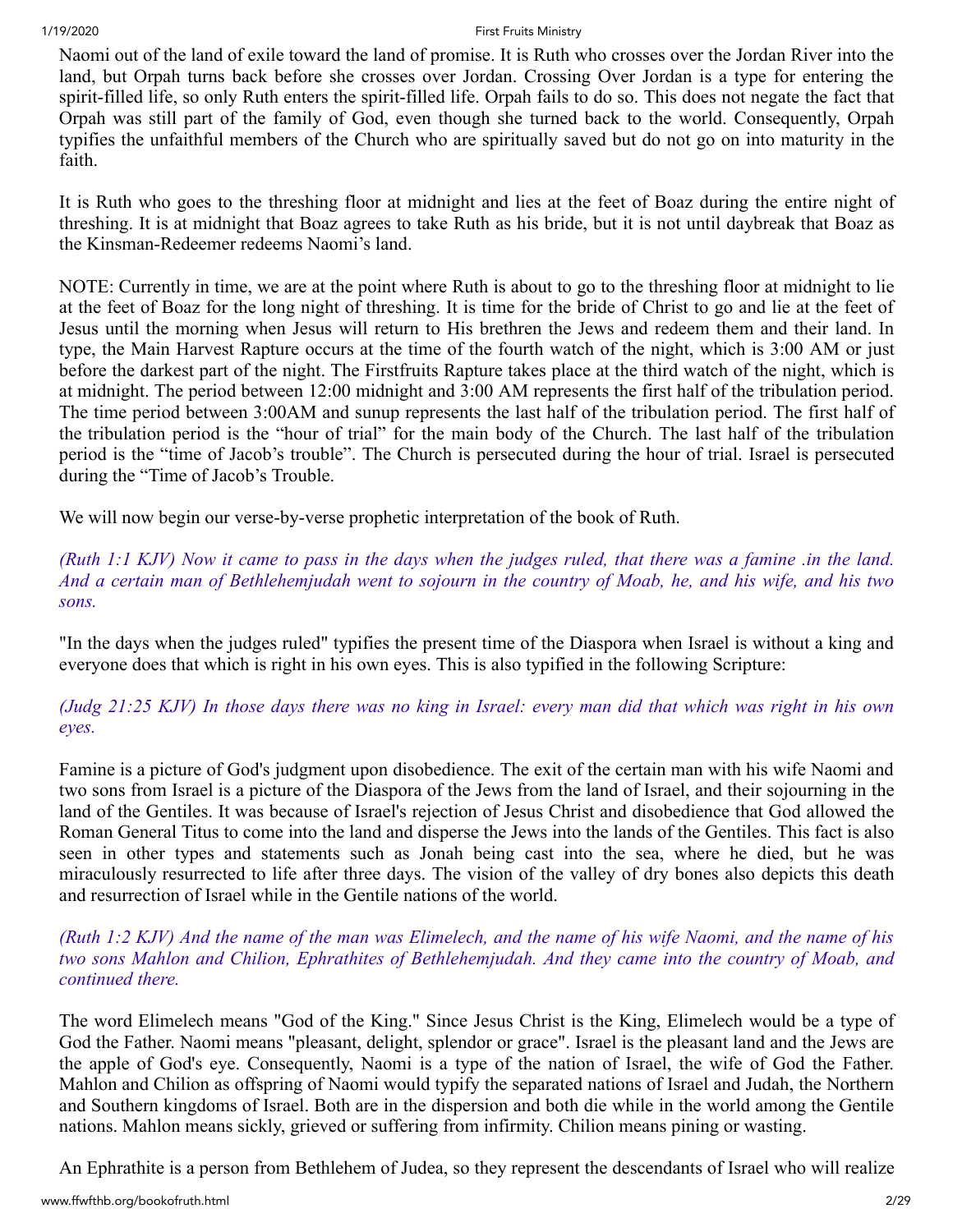their earthly inheritance in the land when Jesus comes back to restore Israel to its land. Moab is a Gentile country outside of Israel, which comes from a mixed group of people. Moab typifies the diverse ethnic peoples from which the Church will be taken. Israel comes into the world and continues there for a long time. We will see later that they remained there for 10 years. Ten is the number of ordinal completion and represents the complete time ordained by God for Israel to remain in the Diaspora.

### *(Ruth 1:3 KJV) And Elimelech Naomi's husband died; and she was left, and her two sons.*

Elimelech and Naomi are separated. Death means separation as God separates or divorces Israel while they are in the Diaspora. The two nations of Israel and Judah remain distinct during the time of the Diaspora.

*(Ruth 1:4 KJV) And they took them wives of the women of Moab; the name of the one was Orpah, and the name of the other Ruth: and they dwelled there about ten years.*

During the time of the dispersion, Ruth and Orpah become members of the family of God. They remain in the land for a complete time of ten years. The name Orpah comes from a word that means "declining, stiff-necked, or destroyed," so she typifies those in the Church who are saved, but they fall back or decline into the ways of the world. The word for Ruth means a friend, companion, or associate, and it comes from a word that means one who tends or feeds a flock. Even more significant, the derivative of the name in the Hebrew means "be satisfied (with water)" or "abundant water". Ruth typifies those in the Church who are faithful to the Word of God and remain friends to the nation of Israel. Ruth typifies those in the Church who tend, feed and nourish the flock of God. Ruth typifies those in the Church who are filled with the Holy Spirit, since water is a type of the Holy Spirit. The Bible is also typified by a well where much water is obtained, so Ruth would be one who spends much time in the Bible. This is highly significant, since the engrafted Word of God is that which saves our souls (James 1:21) and prepares us to be the bride of Christ.

The word for "the name of" in reference to both Ruth and Orpah means ones that have entered a definite and conspicuous position with individuality, and implying honor, authority and character. There is no doubt that both Ruth and Orpah have entered into this position that was ordained by God. The fact that Orpah later departs and returns to the world has no bearing on her spirit salvation and her membership in the family of God. Orpah and Ruth together typify the Church.

# *(Ruth 1:5 KJV) And Mahlon and Chilion died also both of them; and the woman was left of her two sons and her husband.*

Since Naomi typifies the nation of Israel, which returns to the land of Israel and receives the inheritance, Mahlon and Chilion typify those among the divided nations of Israel and Judah who perish or are destroyed in the wilderness. The following Scripture confirms that a third will come through the fire but two-thirds will be cut off or die.

*(Zec 13:7 KJV) Awake, O sword, against my shepherd, and against the man that is my fellow, saith the LORD of hosts: smite the shepherd, and the sheep shall be scattered: and I will turn mine hand upon the little ones.*

*(Zec 13:8 KJV) And it shall come to pass, that in all the land, saith the LORD, two parts therein shall be cut off and die; but the third shall be left therein.*

*(Zec 13:9 KJV) And I will bring the third part through the fire, and will refine them as silver is refined, and will try them as gold is tried: they shall call on my name, and I will hear them: I will say, It is my people: and they shall say, The LORD is my God.*

*(Ruth 1:6 KJV) Then she arose with her daughters in law, that she might return from the country of Moab: for she had heard in the country of Moab how that the Lord had visited his people in giving them bread.* 

Naomi hears that the land is fertile again so she arises to return to the land. This is what has happened in the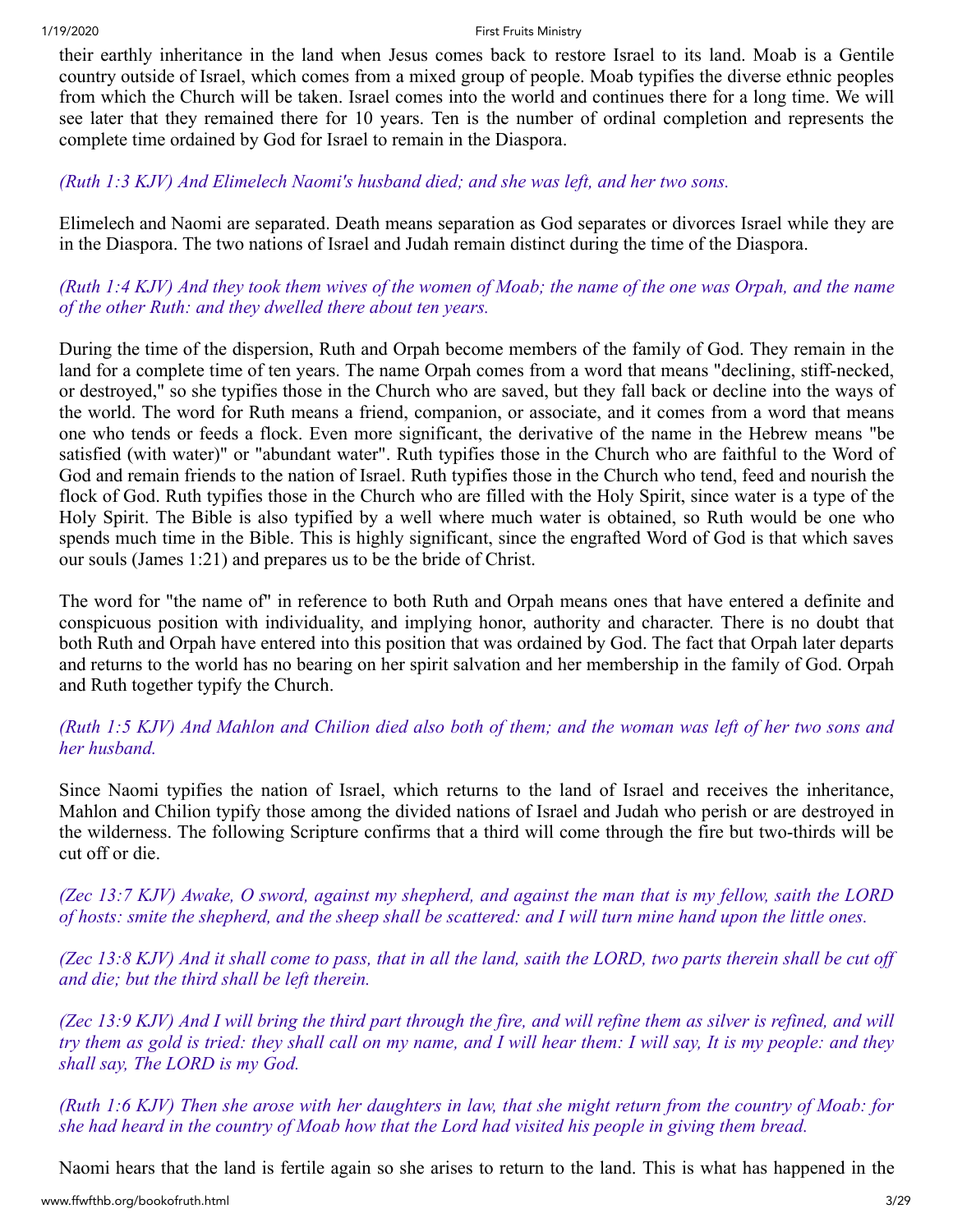nation of Israel. Israel was a land that was totally devastated from wars and abuse of the land. It has now become a fertile land with abundant trees and abundant crops of fruits and vegetable. The Jews are even growing fruits and vegetables in the desert with modern agricultural techniques. The Lord has allowed the Jews to return to the land just as Naomi returned, but they are still dispossessed of their inheritance. They will not receive their inheritance back into their possession until after the harvest is over at the end of the long night of threshing. At that time both the widowhood of Ruth will be redeemed and the land of Israel will be redeemed.

The word "arose" implies regeneration to a living state and it would apply to the remnant of Israel (i.e., Naomi) and the entire Church (i.e., both daughters-in-law). The word "return" implies repentance and the word "might" shows that all three might repent and leave the world (i.e., Moab), but they might not repent. Repentance is a condition for soul salvation, but not spirit salvation. Repentance is a work and spirit salvation is not by works.

The word for "visited" means that the Lord had again paid attention to His people the Jews. They had been dispersed into the Gentile nations for almost two thousand years, and early in the 20th century God began to deal with Israel again to make the land fertile so that Israel could return to it.

# *(Ruth 1:7 KJV) Wherefore she went forth out of the place where she was, and her two daughters in law with her; and they went on the way to return unto the land of Judah.*

Naomi and both daughters-in-law began the trek to Israel. It is significant that all three leave the place where they were. There is no doubt that Orpah was sincere in her intentions to leave the world and go into the Promised Land. The word for "place" figuratively means a state of mind. All three have demonstrated a sincere mindset to go to the Promised Land.

# *(Ruth 1:8 KJV) And Naomi said unto her two daughters in law, Go, return each to her mother's house: the LORD deal kindly with you, as ye have dealt with the dead, and with me.*

In this verse and the following verses, Naomi attempts to persuade both Ruth and Orpah to return to their land and their people. Naomi states that the Lord will "deal kindly" with them even if they go back to their land. The word for "deal kindly" means "to accomplish or act with effect," or to complete something. Even if both go back to the world and do not cross over Jordan, the Lord will still bring to completion that which He has wrought in both Ruth and Orpah. Crossing Over Jordan is a picture of dying to self and entering into the spiritfilled life. This will bring great reward at the Judgment Seat of Christ, but the Christians who do not do this will still be conformed to the image of Christ. Jesus will complete the work in the Christian, even if the Christian goes back to the world without entering into the spirit-filled life. However, this Christian will not become the bride of Christ (i.e., Boaz), and the inheritance of the earth will be forfeited. The following Scripture confirms that Christ will complete the work in the Christian that He has begun in the Christian:

*(Phil 1:3 KJV) I thank my God upon every remembrance of you,*

*(Phil 1:4 KJV) Always in every prayer of mine for you all making request with joy,*

*(Phil 1:5 KJV) For your fellowship in the gospel (i.e., of grace) from the first day until now;*

*(Phil 1:6 KJV) Being confident of this very thing, that he which hath begun a good work in you will perform it until the day of Jesus Christ:*

*(Phil 1:7 KJV) Even as it is meet for me to think this of you all, because I have you in my heart; inasmuch as both in my bonds, and in the defense and confirmation of the gospel, ye all are partakers of my grace.* 

Naomi states that both Ruth and Orpah have dealt kindly with "the dead" and with her (i.e, Israel's resurrection). This confirms even further that both Ruth and Orpah have accomplished repentance and living the resurrected life. However, this is not all that the Christian needs to do to enter into the spirit-filled life and become the bride of Christ. Belief, repentance and resurrection into newness of life are seen in the first three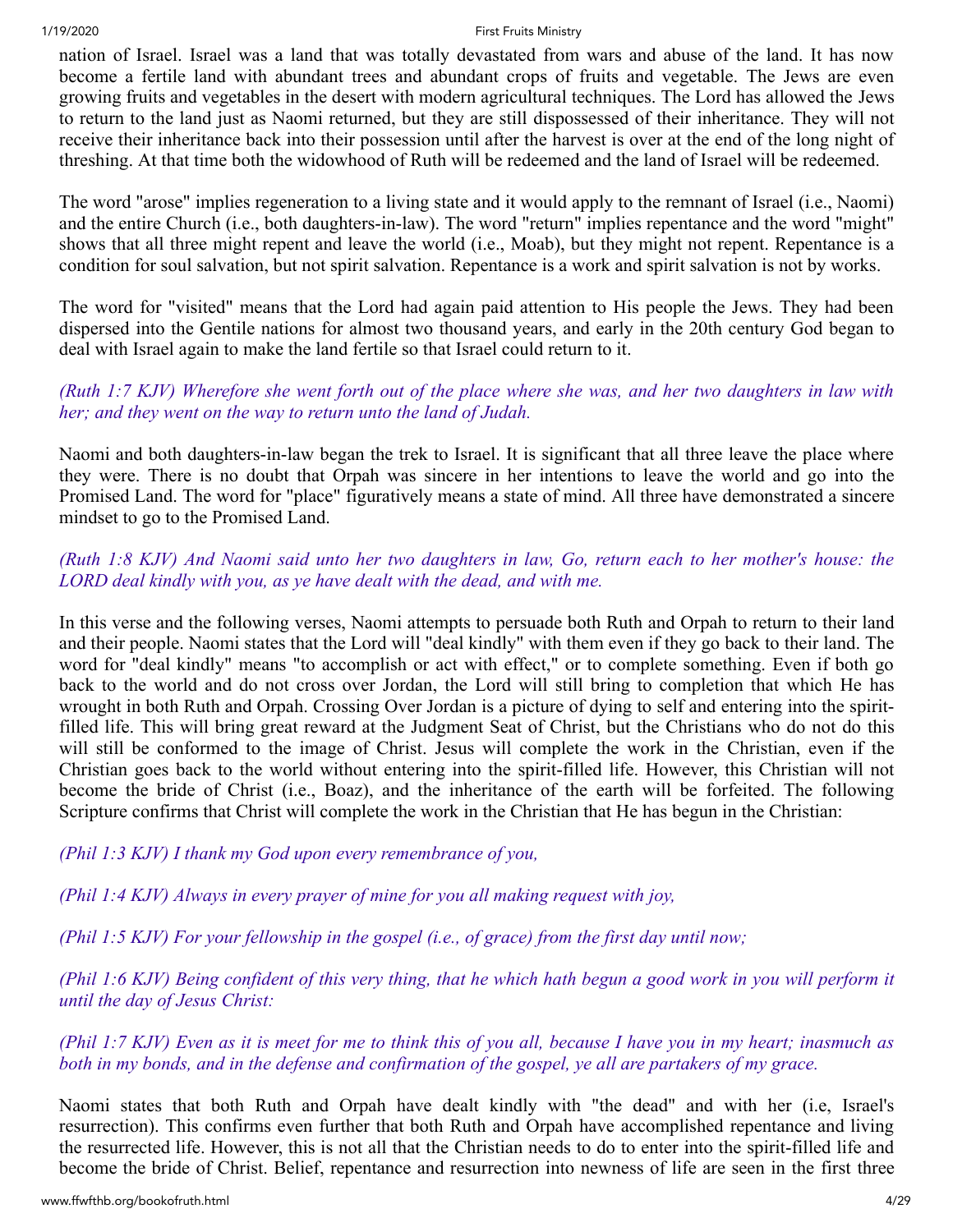feasts of the seven feasts. However, there are three remaining feasts before one realizes the seventh feast of Tabernacles, which typifies the spirit-filled life. The following chart under the column labeled "Figurative" parallels the seven feasts with the mature life that a Christian should live in order to enter into the spirit- filled life:

|                                           | Literal                                   | <b>Figurative</b>                                                                                   | Prophetic                                                    |
|-------------------------------------------|-------------------------------------------|-----------------------------------------------------------------------------------------------------|--------------------------------------------------------------|
| Feast                                     |                                           | Historical Event The Applications for The Church                                                    | <b>Fulfillment</b>                                           |
| #1 Passover                               | Passover in Egypt                         | Salvation of Spirit by Faith alone,<br>Christian Applies Blood, Justification by<br>Faith           | Jesus Dies on Calvary                                        |
| #2 Unleavened<br><b>Bread</b>             | Exodus from<br>Egypt                      | Repentance, Purging of Evil Out of the<br>Life, Sanctification, Justification by<br>Works           | Jesus Buried in Tomb                                         |
| $\sharp 3$ Feast of<br>FirstFruits        | Red Sea Passage                           | Water Baptism, Dying to Self, Living for Resurrection of Jesus<br>Christ, Living the Exchanged Life |                                                              |
| #4 Pentecost, Day<br>of FirstFruits       | Israel at Mount<br>Sinai                  | Filling of Spirit, Christian's<br><b>Empowerment for Service</b>                                    | New Testament Pentecost,<br>Firstfruits Rapture of<br>Church |
| #5 Rosh<br>Hashanah, Feast<br>of Trumpets | Tabernacle Built                          | Gathering Together for Worship,<br>Witnessing, Christian Fellowship                                 | Main Harvest Rapture of<br>the Church                        |
| #6 Day of<br>Atonement                    | Construction of<br>Ark of the<br>Covenant | Communion, Cleansing from Sin, Bible<br>Study, Fellowship with God, Prayer                          | Return of Jesus in Power<br>and Glory                        |
| $\#$ 7 Feast of<br>Tabernacles            | <b>Israel Crossing</b><br>Jordan          | Living the Victorious Christian<br>Life/Entering the Spirit-filled Life                             | Millennial Kingdom<br>Established                            |

# **THREE BIBLICAL INTERPRETATIONS OF THE SEVEN FEASTS**

In type both Ruth and Orpah experienced the figurative fulfillment of the first three feasts in their Christian walk, but only Ruth goes on to receive the filling of the Holy Spirit, which leads to the figurative fulfillment of the remaining feasts. Only Ruth crosses over of Jordan, which typifies entering into the spirit-filled life.

*(Ruth 1:9 KJV) The LORD grant you that ye may find rest, each of you in the house of her husband. Then she kissed them; and they lifted up their voice, and wept.*

Naomi continues in her exhortation for both to count the costs that would apply if they continued to follow her into the land. Jesus did the same thing with His disciples. He told them to count the costs that would be exacted for following Him. It would be better for them to turn back then than to go on into spiritual maturity and then turn back later. It is better for a Christian to have not known the spirit-filled life, than to have known it and then depart from it. The judgment will be much stricter at the Judgment Seat of Christ for a Christian who has matured in the faith and then fallen away from the faith.

Naomi expresses a petition that the Lord grant them both to find rest in the house of their husband. The rest is the millennial kingdom and the betrothed is Jesus Christ. It is seen later that only Ruth enters into the millennial kingdom in the position of the bride. It is because of her work in the fields of Boaz, and receiving his special attention because of her faithfulness to her work and her love for Naomi (i.e., Israel).

The kiss by Naomi is indicative of a show of love, respect and reverence for both Ruth and Orpah. Orpah is clearly a member of the household of God. Naomi's advice for the two daughters-in-law apparently comes to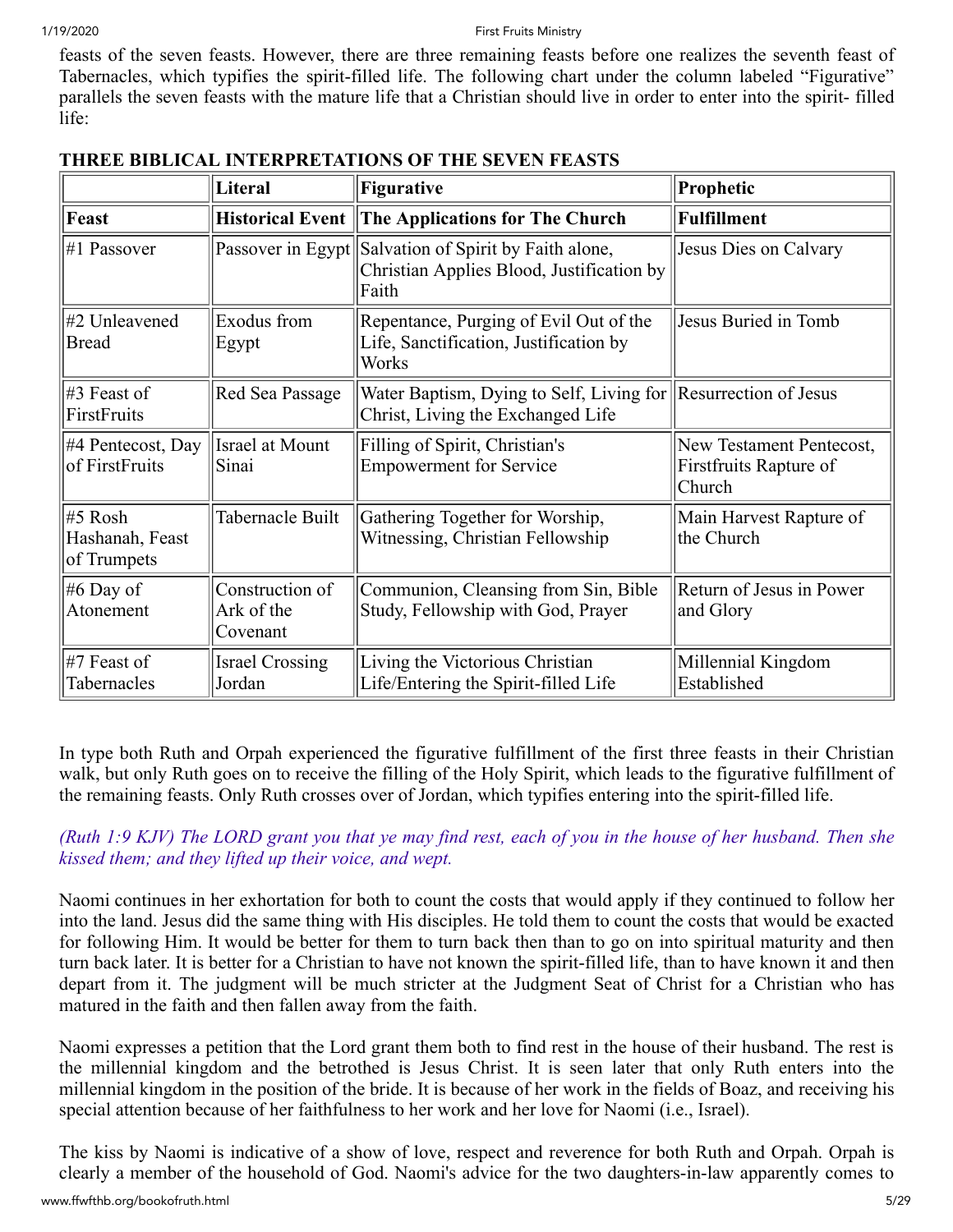the Church via the Word of God, the Bible, which was given to the Church via the Jews.

# *(Ruth 1:10 KJV) And they said unto her, Surely we will return with thee unto thy people.*

At this point both daughters-in-law are determined to go on with Naomi. This further clarifies the determination by Ruth and Orpah to be faithful, and to complete the spiritual journey into the Promised Land across the Jordan River. The prophetic meaning of crossing the Jordan River is to enter into the spirit-filled life and qualify for entrance into the kingdom of heaven. The figurative meaning of crossing over Jordan is to die physically and go to heaven.

*(Ruth 1:11 KJV) And Naomi said, Turn again, my daughters: why will ye go with me? are there yet any more sons in my womb, that they may be your husbands?*

The meaning of "will ye go" figuratively refers to the manner of life. It also means to die, to live. It has reference to a continuation in living the exchanged life. It refers to faithfulness in going on into maturity. Naomi refers to the hopelessness in the power of the flesh to redeem their widowhood. She was elderly and her womb was unfruitful for the bearing of children.

# *(Ruth 1:12 KJV) Turn again, my daughters, go your way; for I am too old to have an husband. If I should say, I have hope, if I should have an husband also to night, and should also bear sons;*

Naomi reiterates the hopelessness in the power of the flesh to redeem their widowhood. It should be repeated here that both Ruth and Naomi have entered into the familial relationship with God. Both serve as a type for the Christian, and now they are both being exhorted to count the costs for going on into the spirit-filled Christian life. It is expensive for the Christian to enter into the spirit-filled life, for he must lose his life. He must die to self and allow Christ to live His life through him. It has been stated that the Christian's spirit is saved by the death of Christ, but the Christian's soul is saved by the life of Christ. The following passage of Scripture is referring to discipleship and not simply becoming a Christian:

*(Luke 14:25 KJV) And there went great multitudes with him: and he turned, and said unto them,*

*(Luke 14:26 KJV) If any man come to me, and hate not his father, and mother, and wife, and children, and brethren, and sisters, yea, and his own life also, he cannot be my disciple.*

*(Luke 14:27 KJV) And whosoever doth not bear his cross, and come after me, cannot be my disciple.*

*(Luke 14:28 KJV) For which of you, intending to build a tower, sitteth not down first, and counteth the cost, whether he have sufficient to finish it?*

*(Luke 14:29 KJV) Lest haply, after he hath laid the foundation, and is not able to finish it, all that behold it begin to mock him,*

*(Luke 14:30 KJV) Saying, This man began to build, and was not able to finish.*

*(Luke 14:31 KJV) Or what king, going to make war against another king, sitteth not down first, and consulteth whether he be able with ten thousand to meet him that cometh against him with twenty thousand?*

*(Luke 14:32 KJV) Or else, while the other is yet a great way off, he sendeth an ambassage, and desireth conditions of peace.*

*(Luke 14:33 KJV) So likewise, whosoever he be of you that forsaketh not all that he hath, he cannot be my disciple.*

A Christian must be willing to take up his cross and lose his life (i.e., soul) in order to be a disciple of the Lord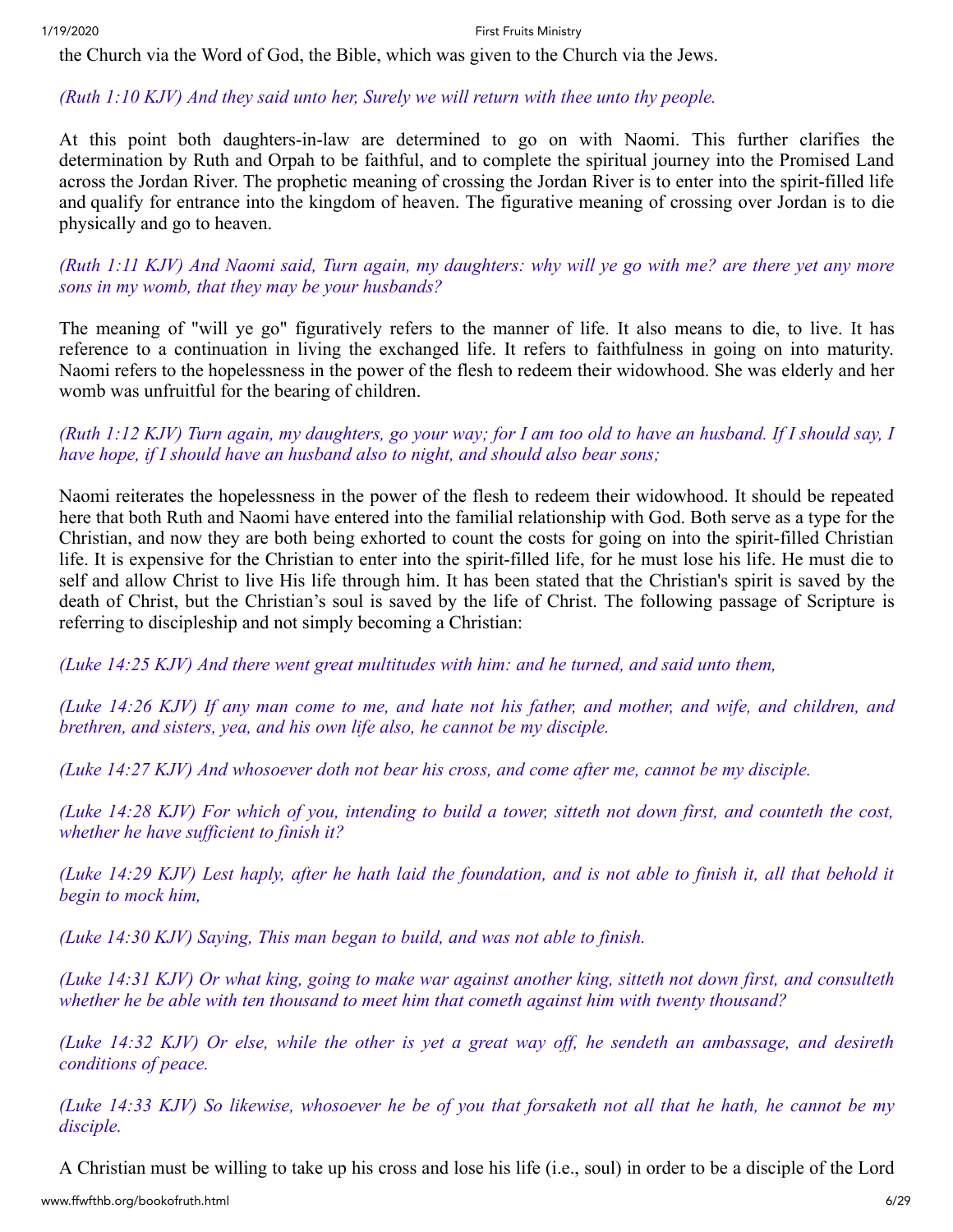### Jesus Christ.

# *(Ruth 1:13 KJV) Would ye tarry for them till they were grown? would ye stay for them from having husbands? nay, my daughters; for it grieveth me much for your sakes that the hand of the LORD is gone out against me.*

Naomi continues to enumerate the costs that apply to entering into the spirit-filled life. The word for "tarry for" means to wait for and hope for a long time for the redemption of their widowhood. The word for "grown" means to become powerful and be magnified. The prophetic meaning is would they be willing to wait a long, long, time for the redemption of their widowhood by one who will become powerful and magnified as the Great One. "Would ye stay for them from having husbands?" means that would they be willing to keep themselves pure and undefiled from the world. The implication is that it will be a long, long time before Jesus returns, and they might become weary during that time and go back to the world. The consequences then would be much more severe than if they turned back now. The consequences for entering into the spirit-filled life and then turning back are far worse at the Judgment Seat of Christ than if the Christian never entered into the spiritfilled life. This is why Jesus states that we must count the costs beforehand and determine if we are willing to lose our life before becoming a disciple of the Lord Jesus Christ.

Naomi then states that she is greatly embittered because of the punishment wrought against her by the Lord. Israel is greatly embittered by the punishment exacted upon them by the Lord for their unfaithfulness. During the time of the Diaspora God has called out the Church (i.e., Orpah and Ruth), but only Ruth (i.e., the bride) will receive the inheritance of the kingdom of heaven. Naomi will still receive the earthly inheritance in the land of Israel. There is a jealousy on the part of Israel that the Church was offered the inheritance of the kingdom of heaven after Israel forfeited it. It is because of this jealousy that many Jews have become part of the Church and many will also be part of the bride of Christ at His Coming again. This is confirmed in the following Scriptures:

*(Rom 10:19 KJV) But I say, Did not Israel know? First Moses saith, I will provoke you to jealousy by them that are no people (i.e., the Church), and by a foolish nation (i.e., the Church) I will anger you.*

*(Rom 11:11 KJV) I say then, Have they stumbled that they should fall? God forbid: but rather through their fall salvation is come unto the Gentiles, for to provoke them to jealousy.*

# *(Ruth 1:14 KJV) And they lifted up their voice, and wept again: and Orpah kissed her mother in law; but Ruth clave unto her.*

It is a tough decision, but Orpah expresses her affection to Naomi and returns to the world, but Ruth clings to Naomi and crosses over the Jordan River into the Promised Land. Orpah has decided that she cannot endure the costs of going on into the promised inheritance, but Ruth has decided that she is willing to pay the price for realizing her inheritance. Ruth will discover that she will be required to work diligently in the field of Boaz, but He will provide for her needs and watch over her and protect her during the time that she will be working in His field. Also, Ruth will become the bride of this rich and powerful Jew, and she will share in His wealth and His power. The costs are great, but the reward will be worth the costs.

One important lesson in this passage is that the Lord Himself has warned Christians about the costs involved in becoming His disciple. Numerous Christians have decided that the costs are too great, and they are not willing to pay the price for being a disciple of the Lord. Consequently, Christians who have become disciples of the Lord and are looking forward to the Blessed Hope should not be surprised that these other Christians are not looking forward to this Blessed Hope, for they have already decided against striving for it. The hopes and desires of these other Christians rest in the world and the world system, so they are unable to understand our longing and desire for the Bridegroom to return. Jesus Christ is the Blessed Hope for those Christians who have counted the costs and determined to follow Jesus as disciples in spite of the persecutions and hardships that these Christians must endure.

Unfortunately, there are numerous Christians who have chosen the world, but have deceived themselves that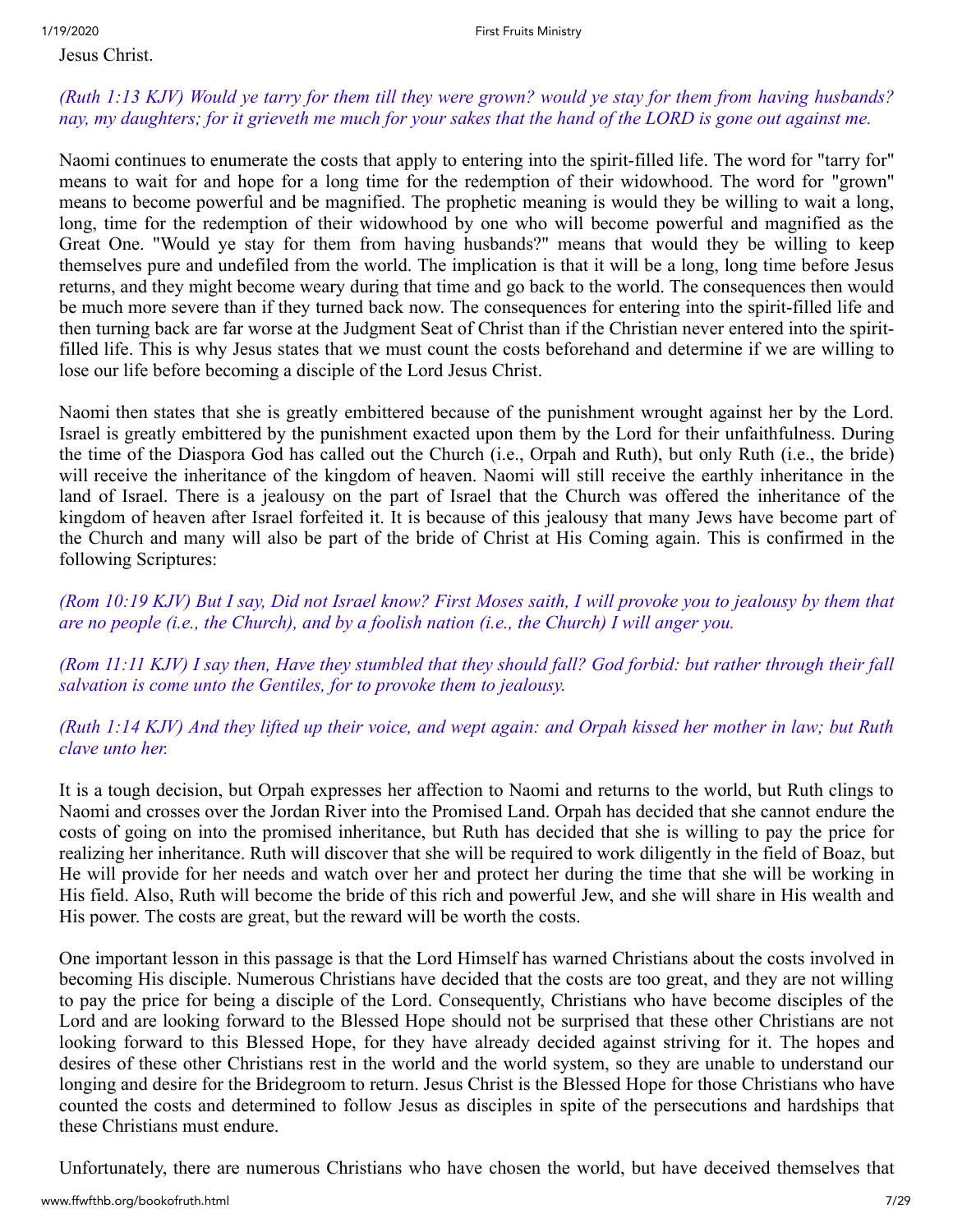they will still realize the inheritance of being the bride of Christ without any sacrifice or work on their part. This is a common belief in this Laodicean church age, and these Christians will actually get angry with those Christians who enumerate the costs for realizing the redemption of our widowhood.

# *(Ruth 1:15 KJV) And she said, Behold, thy sister in law is gone back unto her people, and unto her gods: return thou after thy sister in law.*

Naomi makes one last effort to encourage Ruth to go back to her people and her gods just as Orpah has done. One important question that occurred to me in my study of the prophetic meaning of Ruth was how Naomi was fulfilling this prophecy in exhorting the Church to count the costs before entering into the spirit-filled life. It was then that I realized that it was Naomi or Israel that gave us the Word of God in the Bible, and the Bible exhorts us to count the costs before becoming disciples.

# *(Ruth 1:16 KJV) And Ruth said, Entreat me not to leave thee, or to return from following after thee: for whither thou goest, I will go; and where thou lodgest, I will lodge: thy people shall be my people, and thy God my God:*

This verse confirms that there comes a time when the decision to be a disciple is final, and the entreaty to return to the world stops. Ruth has chosen to remain close to the family of God and to serve the God of the Jews with all of her heart, mind and soul. Her walk or manner of life will reflect the same as the people of God, and she will dwell in the tents of Shem. Ruth has decided to follow the God of the Jews, and in the process, she will love the Jews and remain close to them. The faithful Christian prays for the peace of Jerusalem and for the Jewish people to return to God the Father and to their Messiah, Jesus Christ. The faithful Christian remains close to the Jews for he realizes that they are still God's people and they will still realize their earthly inheritance.

# *(Ruth 1:17 KJV) Where thou diest, will I die, and there will I be buried: the LORD do so to me, and more also, if ought but death part thee and me.*

Ruth takes an oath that she will remain faithful to the people of God even until death, and she states that she realizes that punishment will be substantial if she ever departs from this oath.

#### *(Ruth 1:18 KJV) When she saw that she was stedfastly minded to go with her, then she left speaking unto her.*

Naomi stops speaking to Ruth about going back to the world once Naomi is certain that Ruth has resolutely determined in her mind that she is going to cross over the Jordan River. Once a Christian has made up his mind to be a disciple, the consequences for turning back become even more severe. It is then that the exhortations for remaining faithful become important to the Christian. We will see that this is just what Naomi does in the following verses.

#### *(Ruth 1:19 KJV) So they two went until they came to Bethlehem. And it came to pass, when they were come to Bethlehem, that all the city was moved about them, and they said, Is this Naomi?*

Naomi and Ruth travel until they came to Bethlehem. Bethlehem means the "house of bread," and it has reference to the Word of God. The Bible is the source of our bread, and it is necessary for realizing the inheritance of the Blessed Hope. We must read and study the Word of God. The Christian who thinks that he can realize the inheritance by working diligently in the Church, but never going to the Bible for nourishment and maturing in the faith is greatly deceived. Many Christians, including pastors, work hard and long hours in the Church without ever studying the Bible. This is unfortunate for all of our nourishment for growth and maturity comes from the Word of God.

When Israel was reestablished, the whole city was in a stir because of the return of the Jews to Israel. The word for city means a place guarded by a waking or watch. In other words, that part of the Church that was awake and watching for the Return of the Lord came to be in a stir when Israel returned to the land. In 1948 my Grandfather stated that Jesus would return before this generation passes away, since the nation of Israel had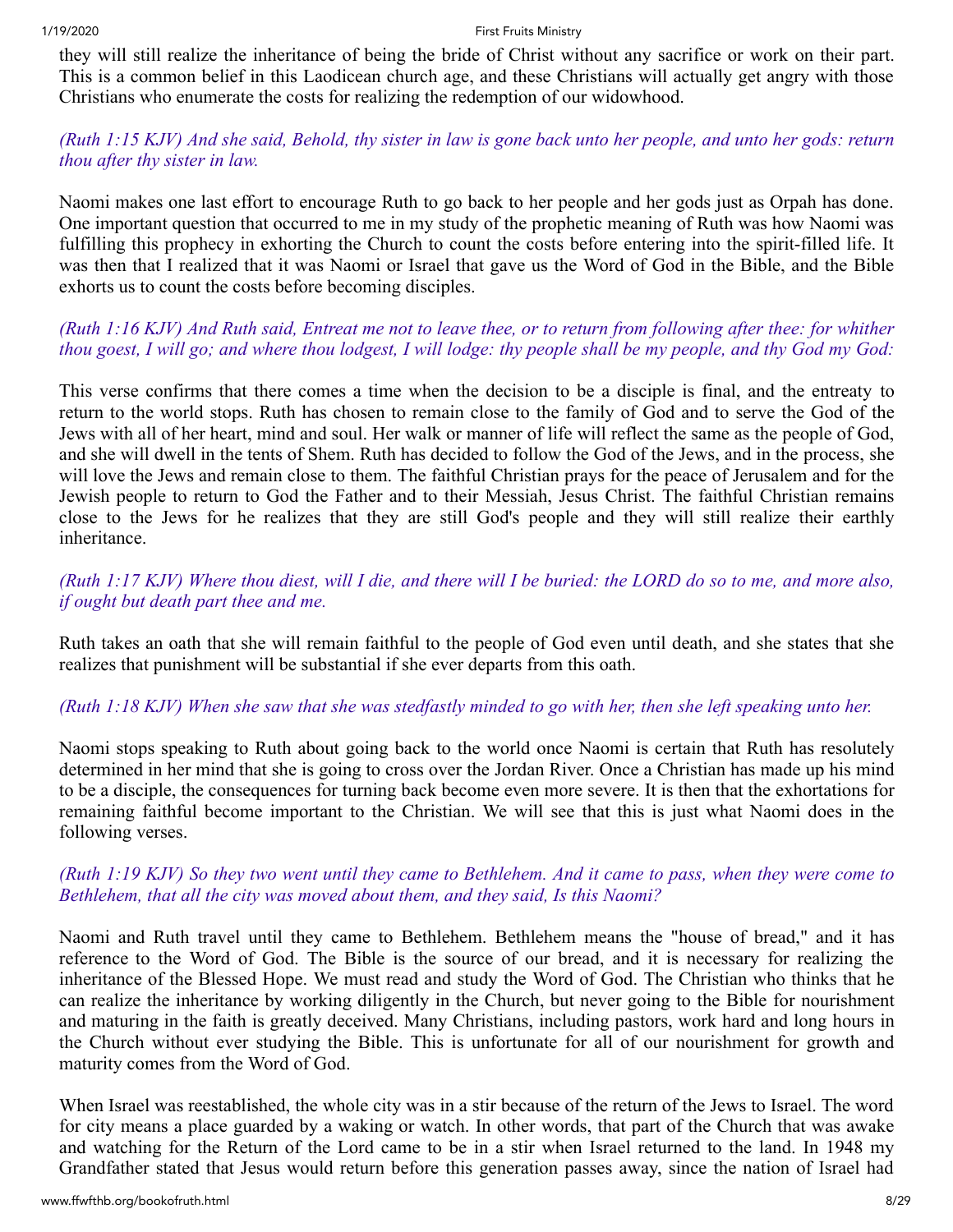been reestablished. We are now very close to the end for this generation to pass away. Jesus Christ will surely return very soon.

# *(Ruth 1:20 KJV) And she said unto them, Call me not Naomi, call me Mara: for the Almighty hath dealt very bitterly with me.*

Naomi tells the people who are awake and watching not to call her Naomi, which means pleasant, but to call her Mara, which means bitter, for the Almighty has dealt with her bitterly during the time of her exile. God has dealt with Israel bitterly because of her disobedience, but she has returned to the land, and she will be restored to her earthly inheritance. This will occur after the long night of threshing and winnowing, which is to take place during the tribulation period.

# *(Ruth 1:21 KJV) I went out full, and the LORD hath brought me home again empty: why then call ye me Naomi, seeing the LORD hath testified against me, and the Almighty hath afflicted me?*

Israel was put out of the land because she was puffed up and prideful in her position as the family of God. In this position, she had rejected the Kinsman-Redeemer that God the Father had sent to her. Israel not only rejected Jesus Christ, but she crucified Him. Israel was dispersed from the land because of her pride and arrogance, but she was brought back to the land in an empty state. It was after Hitler had killed six million Jews, and Israel was at its lowest point in history that God brought Israel back into the land. Israel went out of the land because of her pride and arrogance, but she was brought back into the land in humility and emptiness. The word for empty also means undeservedly. In other words, Israel was brought back into the land out of God's Grace and not because she deserved to be brought back into the land.

The Lord had testified or judged Israel, and the Almighty had afflicted her or punished her for her disobedience. It is also important to note that she is still empty. Israel has not yet been filled with the Spirit of God, even though she has been returned to the land. It is important that the vision of the valley of dry bones in Ezekiel demonstrates that the nation of Israel will be resurrected physically as a nation before she is regenerated spiritually. The spiritual resurrection will take place after the long night of threshing and winnowing, which is the seven-year tribulation period.

# *(Ruth 1:22 KJV) So Naomi returned, and Ruth the Moabitess, her daughter in law, with her, which returned out of the country of Moab: and they came to Bethlehem in the beginning of barley harvest.*

It is at the time that Israel has returned to the land that the bride of Christ leaves the world and comes into the house of bread. This takes place at the beginning of barley harvest. Barley harvest is a type of the early or Firstfruits harvest before the time of the hot summer sun and the wheat harvest. We will see in the following chapters how Ruth, the bride, will be working in the barley field of Boaz gleaning before she appears at His feet at midnight. The Firstfruits Rapture of the faithful pertains to the barley harvest, but the Main Harvest Rapture of the Church pertains to the wheat harvest after the hot summer sun (i.e., the tribulation) ripens the grain.

# *(Ruth 2:1 KJV) And Naomi had a kinsman of her husband's, a mighty man of wealth, of the family of Elimelech; and his name was Boaz.*

It is in this verse that the Kinsman-Redeemer is introduced. He is Boaz, a type of Jesus Christ, both Israel's Redeemer and the Church's Redeemer. In order to redeem the land of Israel, the lost condition of the Church, and the widowhood of the bride, Jesus Christ had to become a kinsman to all of us. This is why God had to become a human being. Jesus Christ is the Son of God and the Son of Man. He had to be both Human and Deity. Jesus Christ has both the nature of God, and the nature of Man. In theology, this is called the hypostatic union of Jesus Christ where His human and divine natures are united. Jesus Christ is both fully man and fully God. Our minds cannot quite conceive this fully, but it was essential for Him to be able to redeem us from our sins. His human nature came from Mary, the earthly mother of Jesus, and His Deity came from His Father via the Holy Spirit. His human name is Jesus and His divine name is Christ.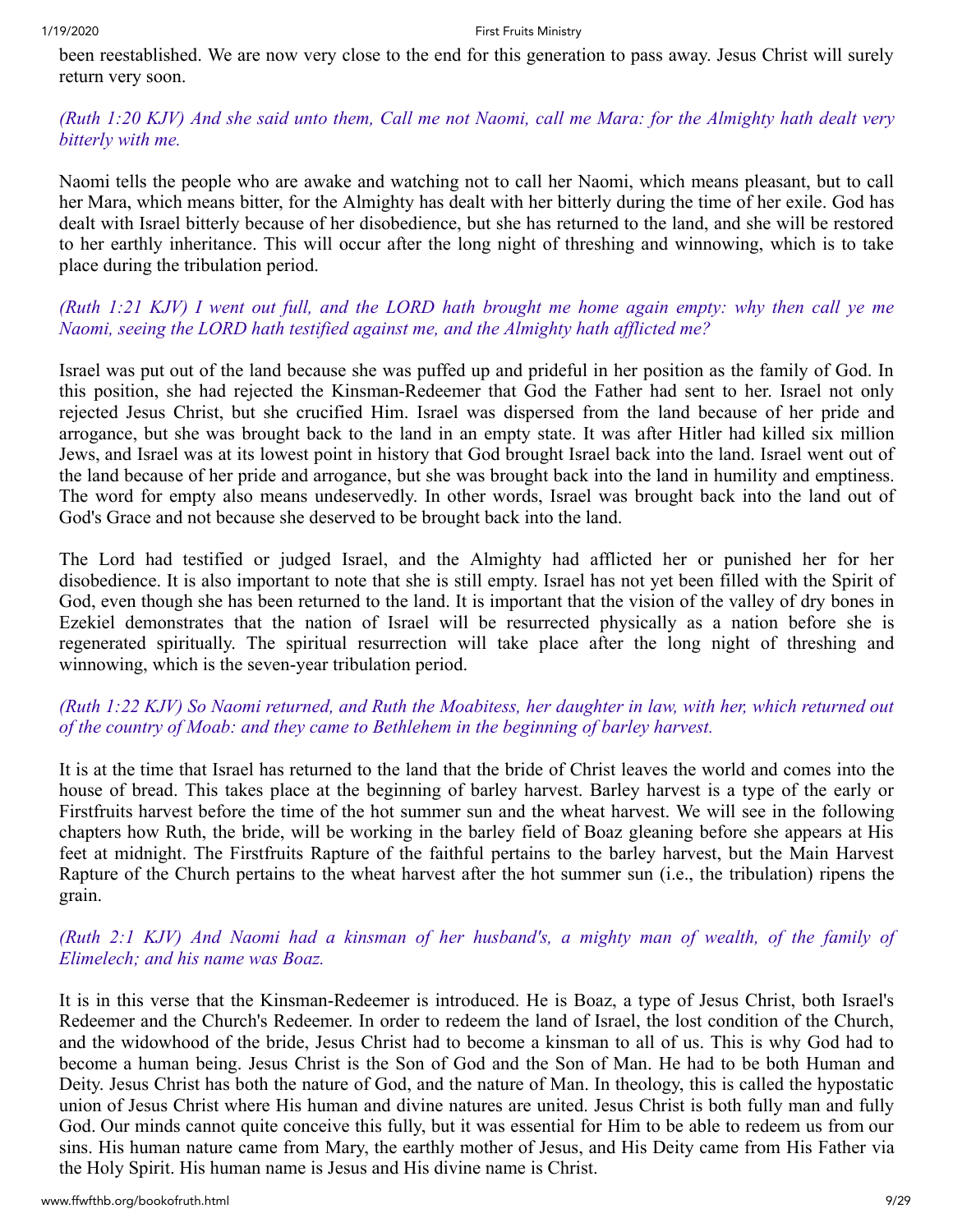Under the Old Testament laws of redemption, a redeemer must be a near-kinsman, able to pay the price for redemption, and willing to pay the price for redemption. In type, Boaz meets all three of these conditions, and we will see that in antitype, Jesus Christ also meets all three of these conditions. Jesus Christ is our kinsman as the Son of Man, He is able to pay the price of Atonement as the Son of God, and He did pay the price as the Lamb of God in His substitutionary death in our place.

This verse confirms that Boaz was a kinsman of Naomi (i.e., Israel) and he was a kinsman of Elimelech (i.e., God). In the Old Testament, God the Father is portrayed as the husband of Israel, and Israel is portrayed as the unfaithful wife of God the Father. The whole book of Hosea depicts this relationship of God the Father with the nation of Israel. Hosea is a type of God the Father, and Gomer is depicted as Israel, the unfaithful wife of God the Father. The story portrays Hosea as divorcing Gomer, but redeeming her and marrying her again. In the present age, God has divorced Israel for spiritual adultery, but He will redeem her and take her back as his wife, just as Hosea did to Gomer.

The name Boaz means "strength". Boaz was also one of the two brazen pillars on the porch or entrance to Solomon's temple. The other pillar was named Jachin. The pillars held up the temple. The pillars were made of bronze, a type for judgment, and decorated with lilies, a flower that typifies Jesus Christ. Lilies are red, blue and white and symbolize atonement, grace and purity. In order to enter the temple, the meeting place with God, one must come via the two pillars, which typify Jesus Christ and the Holy Spirit.

# *(Ruth 2:2 KJV) And Ruth the Moabitess said unto Naomi, Let me now go to the field, and glean ears of corn after him in whose sight I shall find grace. And she said unto her, Go, my daughter.*

It is after Ruth has crossed over Jordan and entered into the land that she works or gleans in the field of Boaz. This means that work for the Lord comes after dying to self and entering into the spirit-filled life. It is then that a person can work for the Lord in His field, such that He takes notice. Ruth knows about Boaz just as the Church knows about Jesus, but she must work in His field to come to know Him. Ruth is already a member of Boaz's family, but now she will work in His field to find grace (i.e., acceptance or favor) in his sight. The word for "go" means to walk after or to follow Him to gain favor or acceptance in His sight. The bride of Christ works in His field to gain favor in His sight. She works for reward. The Scriptures are clear that working for reward is right, appropriate, and it pleases God. It shows faith or belief in what God has stated in His Word. The Scriptures are replete with the teaching that spirit salvation is a free gift of God, but rewards are according to works. Those who denigrate working for reward are denigrating the Word of God.

The word for "go" also means "to die, to live, manner of life (figuratively)". It is confirmed by Israel—those who gave us the oracles of God—that Ruth must die to self, and allow Christ to live in her to make her manner of life acceptable to God. We must allow Christ to live His life in us to be acceptable to God. Otherwise, our lives or souls—not our spirits—will perish at the Judgment Seat of Christ.

# *(Ruth 2:3 KJV) And she went, and came, and gleaned in the field after the reapers: and her hap was to light on a part of the field belonging unto Boaz, who was of the kindred of Elimelech.*

The word for "went" means "to walk", and the word for "came" means "to enter in, bring to pass, or attain to something." In other words, it states right here in introduction that Ruth walked with the Lord, entered into the kingdom, and attained to become the bride of Christ. The rest of the story describes how she accomplishes this task.

Ruth gleaned in the field after the reapers. This means that she worked in a subordinate or lower position than the reapers or harvesters. She worked behind them gathering the grain and threshing it a little bit at a time. The reapers are the primary figures or members in the Church who are also working in the fields harvesting the grain. These are those in the Church who evangelize in the field of the Lord. They are the ones who receive the attention for their work in harvesting the grain, and they hardly notice poor Ruth who is gleaning in the field behind them. However, we will see that Boaz does take notice of her faithfulness in meticulously separating the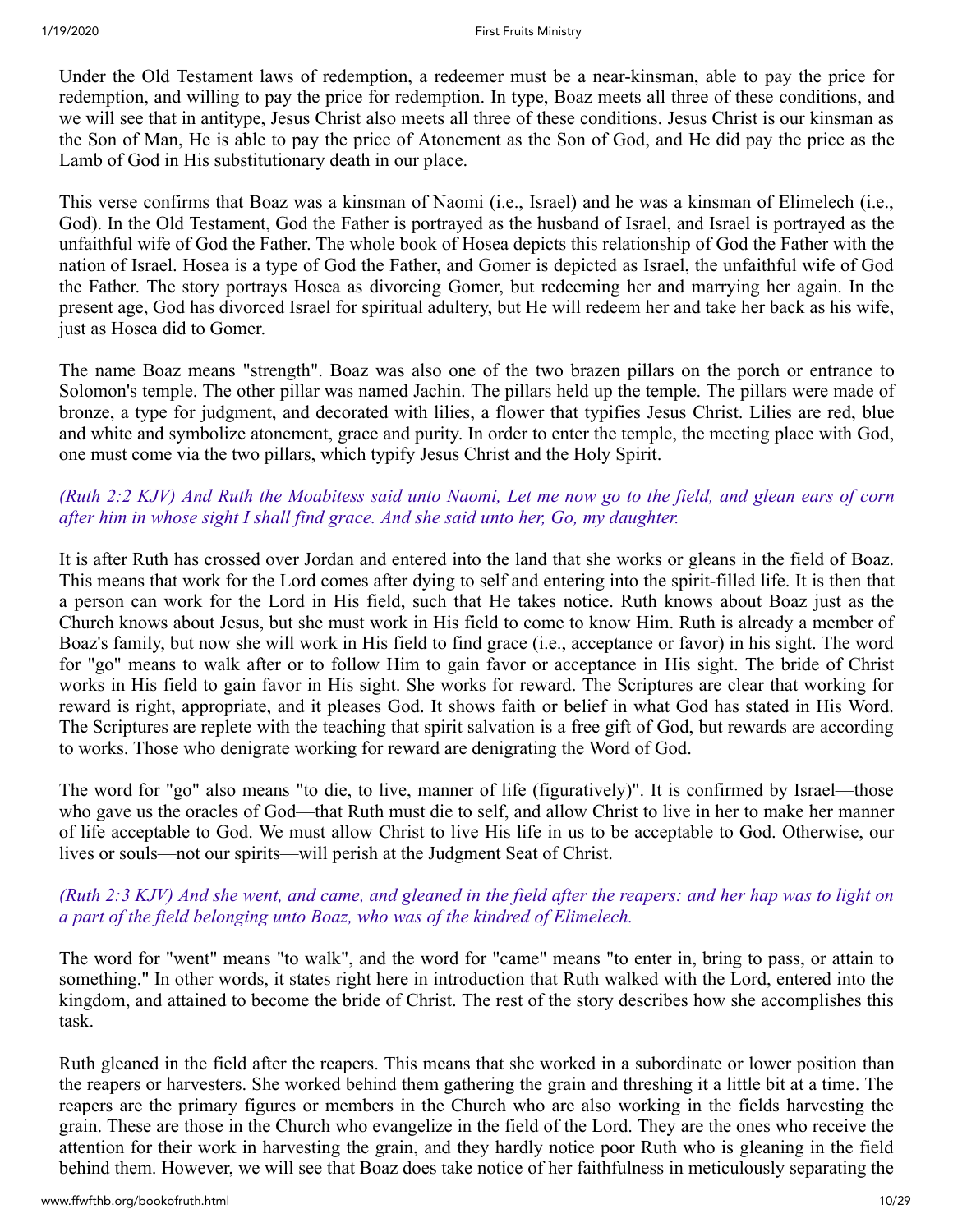chaff from the grain. The bride is not the great evangelist, but the one who works meticulously with the individual stalks of grain in separating the chaff from the grain. The bride is the soul-winner in the Church. She is the one who meticulously helps other Christians—few in number—put off the old man and put on the new man in Christ. She does not work with the main part of the grain harvest, but only with a few here and there.

It is interesting that the word for reaper means one who is impatient, vexed and grieved. The reapers go after the whole field to harvest it. They do not have the patience to attend to the few stalks of grain that need to be threshed and winnowed. They are also vexed or annoyed easily, and they shall be grieved or mourn for lost hopes. It is likely that they were annoyed by poor little Ruth, who seemed to be more of a hindrance to their work than co-worker.

It was by chance or unforeseen circumstance that Ruth just happened to be gleaning in the field of Boaz. The bride does not see ahead of time that she will be working in the field of Jesus Christ. She likely had her mind on other things in the world, but she winds up gleaning in the portion of the field that belongs to Jesus Christ. She does not work in the whole field—the world—as the reapers do, but she works among the sheaves of grain. The bride works in the Church—the portion belonging to Boaz—and not the world. The reapers see Ruth as being inconsequential, but Boaz takes notice of her.

# *(Ruth 2:4 KJV) And, behold, Boaz came from Bethlehem, and said unto the reapers, The LORD be with you. And they answered him, The LORD bless thee.*

Boaz comes from Bethlehem, which means "house of bread", and He does speak to the reapers and acknowledges their work by saying that the Lord is with them in this work. The reapers are doing the work of the Lord, and He acknowledges this. The reapers then "answer him" and this means that they said in their hearts that they adored and worshipped the Lord. A prophetic translation of the above verse is as follows:

*(Ruth 2:4 Prophetic Translation) And, behold, Jesus was born in Bethlehem, and He said unto the Church, I the Lord am with you. And they answered to Him, the Lord, we worship and adore thee.*

*(Ruth 2:5 KJV) Then said Boaz unto his servant that was set over the reapers, Whose damsel is this?* 

Then Boaz says to His Servant Who is over the reapers, "Who is this young woman?" Boaz takes special notice of this marriageable young woman, and inquires of the Holy Spirit about her, since the Holy Spirit is over all of the reapers and this young woman.

# *(Ruth 2:6 KJV) And the servant that was set over the reapers answered and said, It is the Moabitish damsel that came back with Naomi out of the country of Moab:*

The Servant—the Holy Spirit—informs the Lord Jesus Christ that this marriageable young woman came out of the world in repentance with the delightful one (i.e., Naomi or Israel).

# *(Ruth 2:7 KJV) And she said, I pray you, let me glean and gather after the reapers among the sheaves: so she came, and hath continued even from the morning until now, that she tarried a little in the house.*

The Holy Spirit informs the Lord that this damsel had made an entreaty or request to gather grain from among the sheaves of grain that had already been harvested by the reapers. The Holy Spirit continues to describe the bride as one who has faithfully worked in the field, and she only relaxed or sat in the household of faith for a short time. The bride is not one to sit and relax in the Church under the covering or rest of the Grace of God. She has gone to the field to work and glean among the grain to separate the chaff from the wheat.

*(Ruth 2:8 KJV) Then said Boaz unto Ruth, Hearest thou not, my daughter? Go not to glean in another field, neither go from hence, but abide here fast by my maidens:*

The word for "said" means "to be called." Boaz called Ruth unto faithfulness to work or glean in his field only.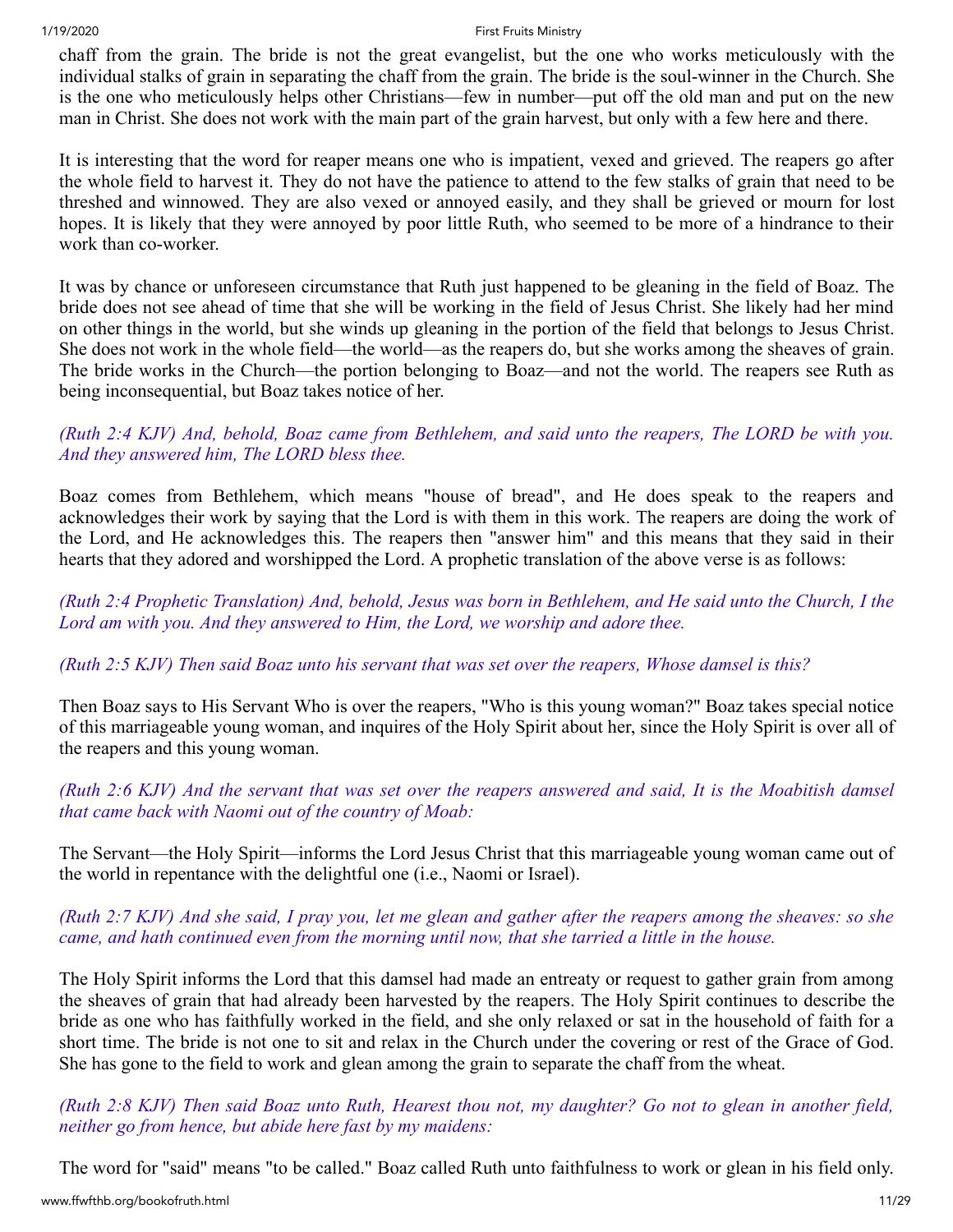This means Ruth, or the future bride, was called to work among the Church to bring about soul salvation in the lives of Christians. Boaz also told her not to listen to what others tell her she needs to do, but to not leave His field to glean in another field. He told Ruth to cling to or follow closely with the other maidens, or marriageable young women. Ruth and the marriageable young women appear to be a special group of Christians in the Church who are called to work in the Church among Christians to bring them into faithfulness, and to help them in separating from the world to get the chaff or sin out of their lives. We will see later that Ruth gathers the grain very carefully stalk by stalk and threshes a little bit at a time to separate the grain from the chaff. This is a gathering and threshing of grain in which Ruth participates.

The implication in this verse is that other Christians will attempt to get Ruth to go out and work in another field, and that field is the world. It is commonly thought in the Church that if a Christian is not out knocking on doors attempting to evangelize the world to try to get people saved, then he is not being faithful. A common question among Christians is "How many people have you saved?" There appears to be a great misunderstanding among the majority of Christians that being saved or born again spiritually is the only work of Christians, but this is just the first step in the life of a Christian. It is then incumbent upon a Christian to grow in grace and knowledge of the Lord for the purpose of entering the kingdom of heaven to reign and rule with Christ in the millennial kingdom. It is only a small group of Christians that realize the truth of seeking the kingdom of God for the purpose of reigning and ruling with Christ.

The great majority of Christians seem to misunderstand the importance of studying the Word of God, so that they can become mature Christians. It is commonly thought among Christians that the sole work that a Christian needs to do is to "get people saved." The Scriptures are neglected and prophecy is relegated as unimportant. It is not seen or understood that the bride has a special calling to help other Christians to mature in the faith and to grow in grace and knowledge of the Lord. This calls for much patience in studying and learning the Word of God and in encouraging and helping other Christians to study the Scriptures. It is the getting rid of the chaff in ones life and receiving with meekness the engrafted Word of God that saves the Christian's soul in accordance with the following verse:

*(James 1:21 KJV) Wherefore lay apart all filthiness and superfluity of naughtiness, and receive with meekness the engrafted word, which is able to save your souls.* 

*(Ruth 2:9 KJV) Let thine eyes be on the field that they do reap, and go thou after them: have I not charged the young men that they shall not touch thee? and when thou art athirst, go unto the vessels, and drink of that which the young men have drawn.* 

Boaz tells Ruth to let her eyes (i.e., spiritual and mental faculties) be on the same field in which the young maidens are working. Ruth is to continue working in the field of Boaz just as the other young maidens are working. The word for "and go thou" is in reference to the manner of life that a Christian leads. Ruth (i.e., the bride) is to live the life of dying to self and living according to the life of Christ.

The young men commanded not to touch Ruth appear to be the messengers of God who are given charge over this special group of Christians who are ordained to be the bride. These messengers would be the preachers and teachers who draw the water of life from the source of life, and that source is the Word of God. The Bible is the well from which the water of life is drawn. These servants are not to chastise or punish Ruth, but they are to help her and assist her in understanding the Word of God.

# *(Ruth 2:10 KJV) Then she fell on her face, and bowed herself to the ground, and said unto him, Why have I found grace in thine eyes, that thou shouldest take knowledge of me, seeing I am a stranger?*

Ruth (i.e., the bride) humbles herself before the Lord Jesus Christ. She bows down and worships Him, and she is curious as to why she has found such grace in the eyes of the Lord, and why she is given such special treatment. Ruth was a stranger to the family of the Lord, but she has now been saved by grace to become a member of the family of God. She is now given special consideration in working in the Lord's field (i.e., the Church) and she is given special assistance in understanding the Word of God. The word for "shouldest take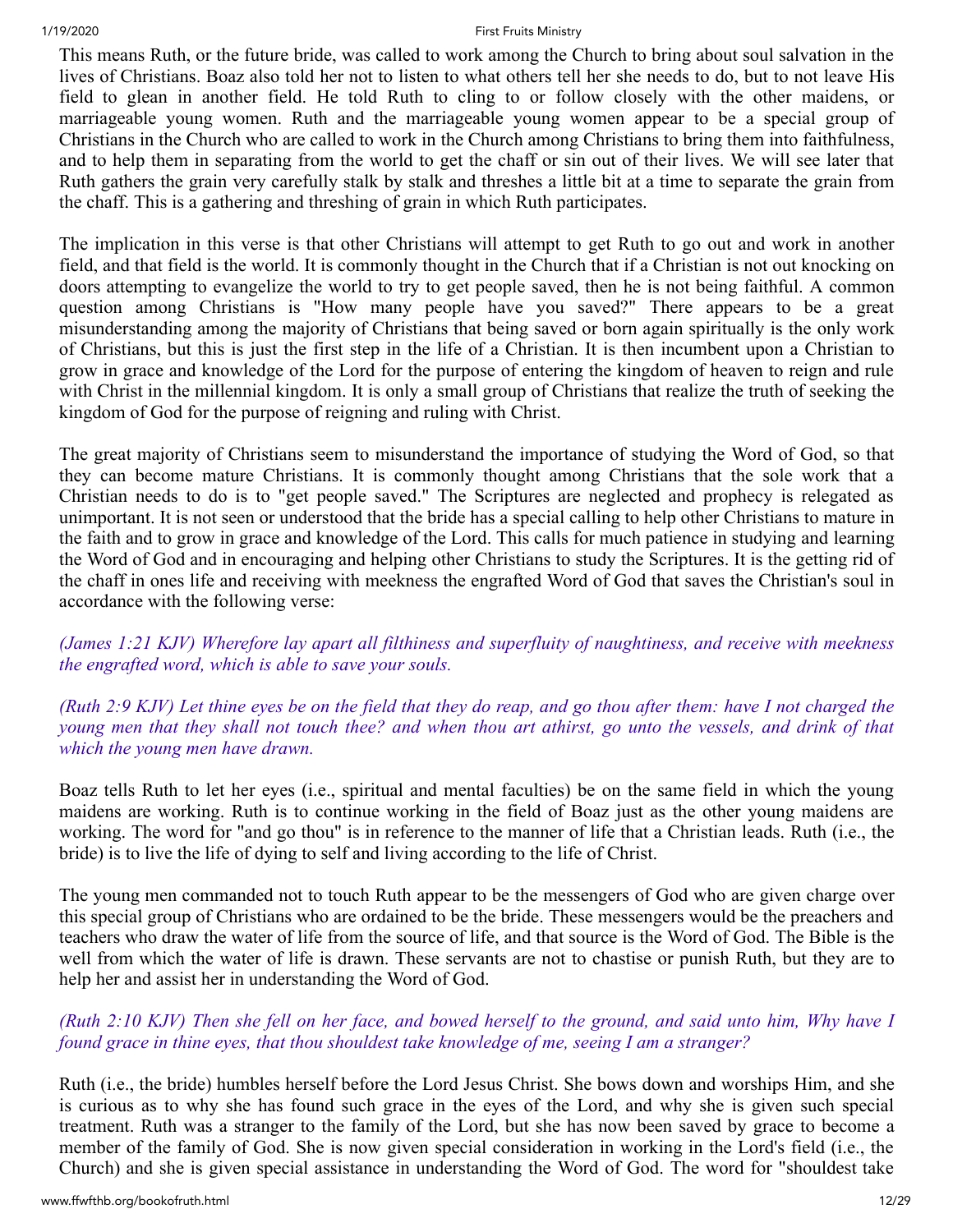knowledge" means to have a special regard for someone and to acknowledge this person with honor and respect. This seems to indicate that not only are Christians ordained for spirit salvation, but the bride is also chosen and ordained by God to be the bride of Christ. Neither position is earned or deserved by the people in these positions, but the bride does receive a special call unto soul salvation and a special call unto a faithfulness that will qualify her as the bride of Christ. The bride of Christ has a special desire to be intimate with the Lord and to be His bride. Most Christians in the Church today are perfectly content to be saved and go to heaven with no desire to know the Lord intimately.

*(Ruth 2:11 KJV) And Boaz answered and said unto her, It hath fully been showed me, all that thou hast done unto thy mother in law since the death of thine husband: and how thou hast left thy father and thy mother, and the land of thy nativity, and art come unto a people which thou knewest not heretofore.* 

Even though the bride appears to be ordained to this position, she comes from those who have been faithful in coming to the truth according to the oracles of God provided in the Bible by the Jews. These Christians understand the importance of the Jew and the Jew's important position in the mind of God. The bride of Christ understands the importance of treating the Jews with love and respect as the elect of God in spite of their disobedience. The bride has also been willing to depart from her way of life (i.e., her mother and father) and her own flesh nature (i.e., her nativity). The bride has come into the truth of the Word of God provided by the Jews who brought us the Word of God.

The "death of thine husband" has special reference to the death of her person or the death of her self in coming into a right relationship with the Lord by being faithful to the oracles of God provided by the Jews. The bride has come into the household of God from the household of the world and she has become faithful to the Lord.

# *(Ruth 2:12 KJV) The LORD recompense thy work, and a full reward be given thee of the LORD God of Israel, under whose wings thou art come to trust.*

Boaz tells her that the Lord will recompense her work, and that the Lord God of Israel will give her a full reward. Ruth has willingly placed herself under the protective wings of the Lord Jesus Christ, and she will receive the full reward because of it. The full reward is the prize of the high calling of God, which is to win Christ. It is to become the bride of the Lord Jesus Christ and reign from the highest position in the kingdom of heaven. The bride knows about the full reward, and she seeks after it just like Paul sought after it.

The bride understands about seeking or working for the rewards that the Lord has offered to them who diligently seek Him. It is not wrong to work for or seek after reward, since the grand prize is the Lord Jesus Christ Himself. The bride wants to be close to and intimate with the Lord. She is not caught up in the things of the world, but she seeks after pleasing the Lord Jesus Christ. The bride puts her faith and trust in the power and authority of the Lord Jesus Christ, and not in worldly wealth or her own ability. She works in the power of the Holy Spirit. She places herself under the Lord's wings and she does His bidding. This is true even though others in the Church criticize her for working for reward, or for remaining close to and working in the Church (i.e., the field of the Lord) instead of going out into the world (i.e., another's field) to evangelize.

# *(Ruth 2:13 KJV) Then she said, Let me find favour in thy sight, my lord; for that thou hast comforted me, and for that thou hast spoken friendly unto thine handmaid, though I be not like unto one of thine handmaidens.*

The bride asks to be found in favor of the Lord even though she does not see herself as being equal to the other handmaidens or bondservants. The bride has humility and does not feel qualified to be among the other bondservants, but she asks to be among the group anyway, as she seeks the intimacy of Christ in all humility and deference to the other bondservants. A bondservant is one who has been freed as a slave, but he chooses to remain in the household of the Master as a servant forever. The bondservant that humbles himself the most will become the bride of the Master of the household of faith. Just as Adam's bride was only a small portion of his body, the bride of Christ will be a small portion of the body of Christ.

The word for "favour" means grace or acceptance in the house of the Lord. "Thou hast comforted me," means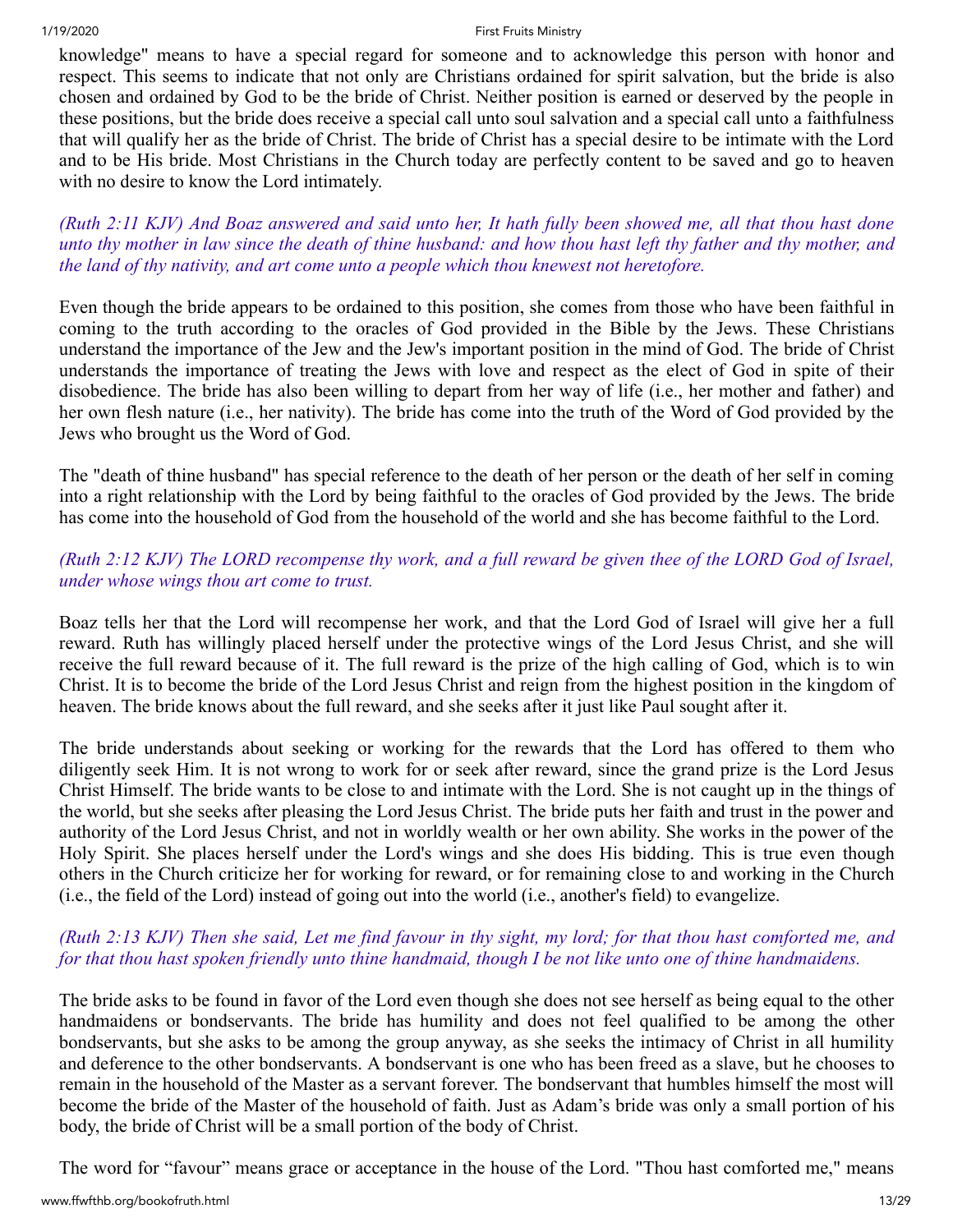the Lord has had special compassion upon this maiden. "Spoken friendly" means that He has given her a special understanding of the knowledge and mind of God, and she sees the Lord having done this even though she is completely unworthy of this special favor and attention.

### *(Ruth 2:14 KJV) And Boaz said unto her, At mealtime come thou hither, and eat of the bread, and dip thy morsel in the vinegar. And she sat beside the reapers: and he reached her parched corn, and she did eat, and was sufficed, and left.*

Boaz called Ruth to come to him at mealtime, and she sat right next to the reapers (i.e., evangelists), and he fed her Himself. He gave her the food (the Word of God) that is to sustain her, and she was allowed to dip the morsels of food into the vinegar. Vinegar is pungent or bitter, so the bride is fed by the Lord Himself, but she is also to partake of the bitterness, sorrow and grieving that is part and parcel with dying to self and being faithful to the Lord. The bride must do this voluntarily, and it is not something that is forced upon her. She dips the morsels of food into the vinegar herself. She is not forced to do it. The bride of Christ must be willing to partake of the bitterness (i.e., the vinegar) that comes with the eating of the roasted and purified food from the Word of God.

# *(Ruth 2:15 KJV) And when she was risen up to glean, Boaz commanded his young men, saying, Let her glean even among the sheaves, and reproach her not:*

We noted earlier that the young men typify the messengers of God in the Church, and these are the preachers and teachers who have been called by God to preach and teach the Word of God. The sheaves of grain are the bundles that have been harvested and gathered together in the field. The sheaves typify the local churches with the individual stalks representing individual Christians in these churches.

With the above typical understanding, Boaz (i.e., Jesus Christ) commands the preachers and teachers to allow Ruth (i.e., the bride) to even glean among the sheaves (i.e., churches), and not to reproach her for it. This means that Ruth (i.e., the bride) should be allowed to glean among those who are in local churches, and the preachers and teachers of the Word of God should not rebuke her for it. There are some preachers who are more concerned about the numbers in their local church than they are of the growth and maturity of their members. The faithful preacher or teacher is more concerned about the spiritual growth of those in his care than about achieving large numbers. The work of the bride is among the local churches just as much as it is among those who are unchurched.

# *(Ruth 2:16 KJV) And let fall also some of the handfuls of purpose for her, and leave them, that she may glean them, and rebuke her not.*

The preachers and teachers are even commanded to direct some of these stalks to be placed in the path of the bride so she may glean them also, and she is not to be rebuked for doing this. It should be stated here that the purpose of the bride is to take certain select members of the Church, whether attending church or not, and to individually thresh and separate the chaff from the grain. This is a tedious process and is not intended for the complete harvest at the present time. It is for the Firstfruits of the harvest who are to enter into the kingdom at an earlier point to reign and rule with Christ. There will come a time when the whole Church will be threshed and winnowed at the same time. There will be a threshing during the tribulation period, and the winnowing of the whole Church will take place at the Judgment Seat of Christ. The purpose of the threshing is to loosen the grain from the stalks, and the winnowing completely separates the grain from the chaff. As stated above, it is the duty of the bride to do this currently as an ongoing process. It is the bride who teaches the difference between spirit and soul salvation, and the difference between entering heaven and entering the kingdom of heaven. The bride teaches this to select members of the Church who are inside and outside of the local churches. The preachers and teachers in the Church should be able to recognize this, and they should definitely not rebuke her for doing what the Lord has called her to do.

*(Ruth 2:17 KJV) So she gleaned in the field until even, and beat out that she had gleaned: and it was about an ephah of barley.*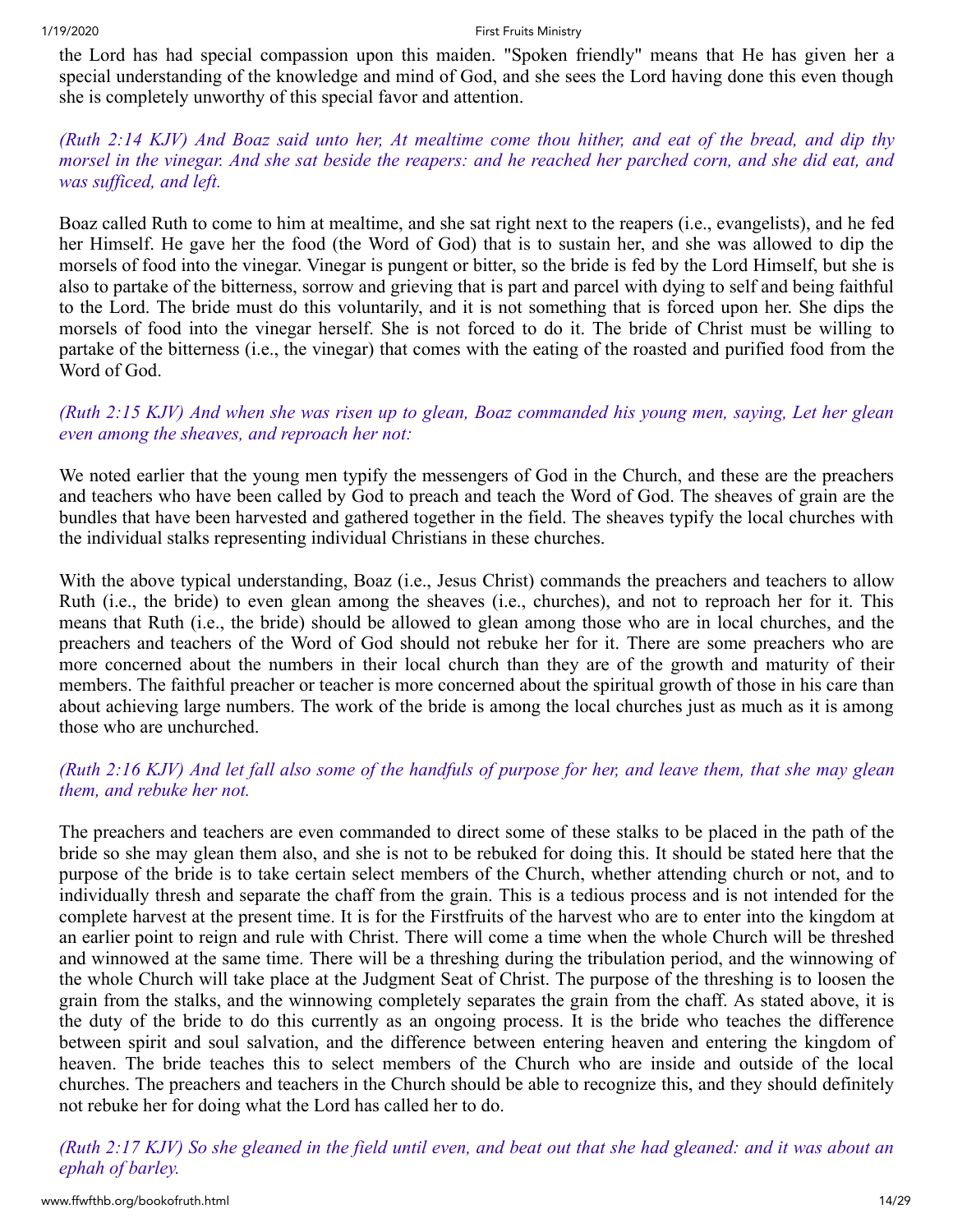Ruth continues to work or glean in the field of the Lord until night (i.e., evening) or the end of the day. Ruth continues until the end of the Age of Grace or the end of the Church Age. The word for "evening" means "the end." Ruth does not stop at the point of spirit salvation, but she beats out or threshes that which she has gleaned in the field of the Lord. This means that she works to separate the chaff from the wheat, or the evil and sin out of the life of those with whom she works. The engrafted Word of God accomplishes this separation of the chaff from the grain. Consequently, Ruth tends and feeds the flock of the Lord with the manna of God.

The ephah of barley is 10 omers of barley, and one omer was the sheaf of grain that consisted of the First of the Firstfruits. Ten is the number of ordinal completion, so the completion of the Firstfruits (i.e., the two loaves baked with leaven) is accomplished before Ruth is taken up to the "City", and the Jews finally perceive what Ruth has accomplished. This is seen in the following verse.

# *(Ruth 2:18 KJV) And she took it up, and went into the city: and her mother in law saw what she had gleaned: and she brought forth, and gave to her that she had reserved after she was sufficed.*

And Ruth was taken up and went into the "city". The word for "took up" means that Ruth was exalted, taken up, taken away, carried away, and sustained or endured. It is the bride of Christ who endures unto the end and is taken away in the Firstfruits Rapture to that Great City called the New Jerusalem.

When the bride and her court are taken away in the Firstfruits Rapture, it is then that the 144,000 Firstfruits of Israel will perceive what Ruth has accomplished in her gleaning and threshing. The work for "brought forth" also means "to go out, exit, or depart", and the word for "what she had gleaned" means that which has been consecrated or delivered. After the Firstfruits Rapture occurs, the 144,000 Jews will perceive that part of the Church has been sanctified and delivered from the world system and the tribulation period. There will be some leftover that will be for the purpose of sustaining her mother-in law, Naomi. Naomi typifies the remnant of Israel that will be saved, and the 144,000 are the Jewish firstfruits of this group.

## *(Ruth 2:19 KJV) And her mother in law said unto her, Where hast thou gleaned to day? and where wroughtest thou? blessed be he that did take knowledge of thee. And she showed her mother in law with whom she had wrought, and said, The man's name with whom I wrought to day is Boaz.*

The mother-in-law inquires as to where she had gleaned, and how Ruth had accomplished what she did. Naomi blesses the One that took notice of or acknowledged Ruth. The 144,000 Jews will acknowledge the One who blesses the bride of Christ, and Jesus will be shown or be made known to the Jews. We take note in verse 18 above that it was that which was left that sustains or is meant for the mother-in-law.

Naomi learns that the one who blessed Ruth was Boaz and his name means "strength" or "lively". Just as Ruth received her strength and life from Jesus Christ, the Jews can receive their strength and life from Jesus Christ.

## *(Ruth 2:20 KJV) And Naomi said unto her daughter in law, Blessed be he of the LORD, who hath not left off his kindness to the living and to the dead. And Naomi said unto her, The man is near of kin unto us, one of our next kinsmen.*

Naomi says to the daughter-in-law, Blessed be the Lord, who has been kind to both the living and the dead. The living would be the faithful and fruitful in the Church, and the dead would be the unfaithful or unfruitful in the Church. Naomi identifies Boaz as the near kinsman or the Kinsman-Redeemer of both Ruth and Israel.

# *(Ruth 2:21 KJV) And Ruth the Moabitess said, He said unto me also, Thou shalt keep fast by my young men, until they have ended all my harvest.*

Ruth explains to Naomi what Boaz had told her about being joined to or close by his young servants. We have seen earlier how these young servants typify the pastors and teachers in the Church. Ruth is to stay close to these servants of the Lord, and Ruth is to glean right along with them in the field of the Lord. The word young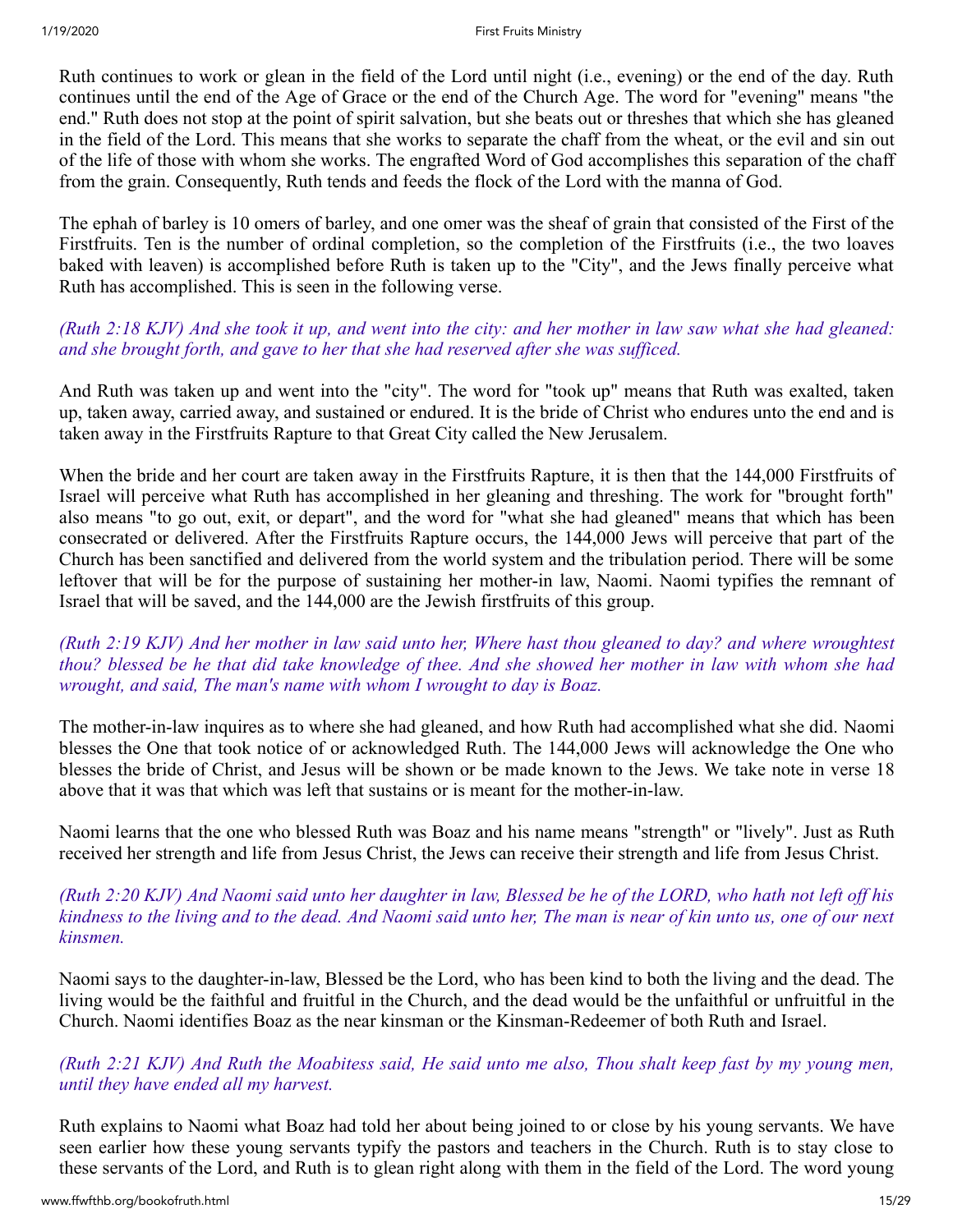could imply a certain immaturity of these pastors and teachers, but that is not certain. Throughout the book of Ruth, Ruth remains a faithful and hard worker in the field of the Lord, and she has received the notice of and been acknowledged by the One Who is the Bridegroom. In addition to this special notice and attention from the Kinsman-Redeemer, she is to work right along with the pastors and teachers in the Church, and they are not to rebuke or bother her in her work. We have learned earlier that they are to allow her to work or glean even among the sheaves, and the bundled sheaves of grain typify the local churches.

# *(Ruth 2:22 KJV) And Naomi said unto Ruth her daughter in law, It is good, my daughter, that thou go out with his maidens, that they meet thee not in any other field.*

Naomi says unto Ruth that it is good that Ruth will "go out", or exit or depart with the maidens. We have learned earlier that the maidens are the ones who will be taken in the Firstfruits Rapture, but they are not the bride of Christ. They will wind up being the bridesmaids at the wedding between Jesus Christ and His bride. Both the bride and the bridesmaids work in the field of the Lord, and not the field of the world. Their primary function is in the Church, and it pertains to bringing Christians who have already been spiritually regenerated into a close intimate walk with the Lord. The bride and the bridesmaids (i.e., Ruth and the maidens) work diligently among and with Christians for the purpose of soul salvation and the sanctification of believers. This is not to say that Ruth and the maidens do not participate in evangelism at all, but their primary function is to help Christians mature in the faith. This is accomplished by the study and teaching of the Word of God. Evangelists are generally not well-versed in the Scriptures, but the bride and the maidens are well-versed in the Scriptures, since the engrafted Word of God brings about the salvation of the soul, as we have seen in James 1:21.

# *(Ruth 2:23 KJV) So she kept fast by the maidens of Boaz to glean unto the end of barley harvest and of wheat harvest; and dwelt with her mother in law.*

Ruth stays close to the maidens working in the field of Boaz gleaning until the end of barley harvest and to the time for the wheat harvest. The end of barley harvest is the Firstfruits Rapture, and this is the beginning of the wheat harvest during the hot summer time (i.e., the tribulation). Barley harvest is in the spring, but wheat harvest is in the summer. The wheat harvest is the Main Harvest Rapture of the Church, and these Christians are here during the hot summer sun, or the first half of the tribulation period. We have learned from the Olivet Discourse, that the Firstfruits Rapture takes place right at the time that summer is "nigh." The Firstfruits Rapture will take place, and the tribulation will begin almost immediately to ripen the wheat during the time of the hot summer sun (i.e., the tribulation period). See my exegesis of Isaiah 18 for a description of the hot summer of tribulation.

Ruth will dwell with or continue in support of Israel right up to the time of the Firstfruits Rapture. The bride of Christ will remain fast and supportive of the nation of Israel, even when others in the Church will depart from Israel in regard to any support that is given Israel in her current predicament with the Palestinian Liberation Organization (PLO).

# *(Ruth 3:1 KJV) Then Naomi her mother-in-law said unto her, My daughter, shall I not seek rest for thee, that it may be well with thee?*

Naomi addresses Ruth and encourages her to seek rest, so she will not only enter into heaven, but she will also enter into rest. Entering into rest is a type of entering into the millennial kingdom with a position of authority. As the bride of Christ, Ruth is already saved spiritually, but she has not yet attained unto being the bride of Christ. She must seek it with the assistance of Naomi. As a type of the nation of Israel, Naomi has provided the Church with the Scriptures that explain how we are to enter into this rest and become the bride of Christ. The Christian must follow these instructions from the Word of God in order to attain to and win Christ. Attaining to the bride of Christ is the grand prize by living a Christian life that is pleasing to God. This prize is something that is sought after by Christians, and the prize is definitely related to our works in the Christian life. The bride of Christ is the highest position in the kingdom of heaven, but it can only be attained to with much sacrifice and suffering on the part of the Christian. Paul describes his efforts in attempting to win Christ in the following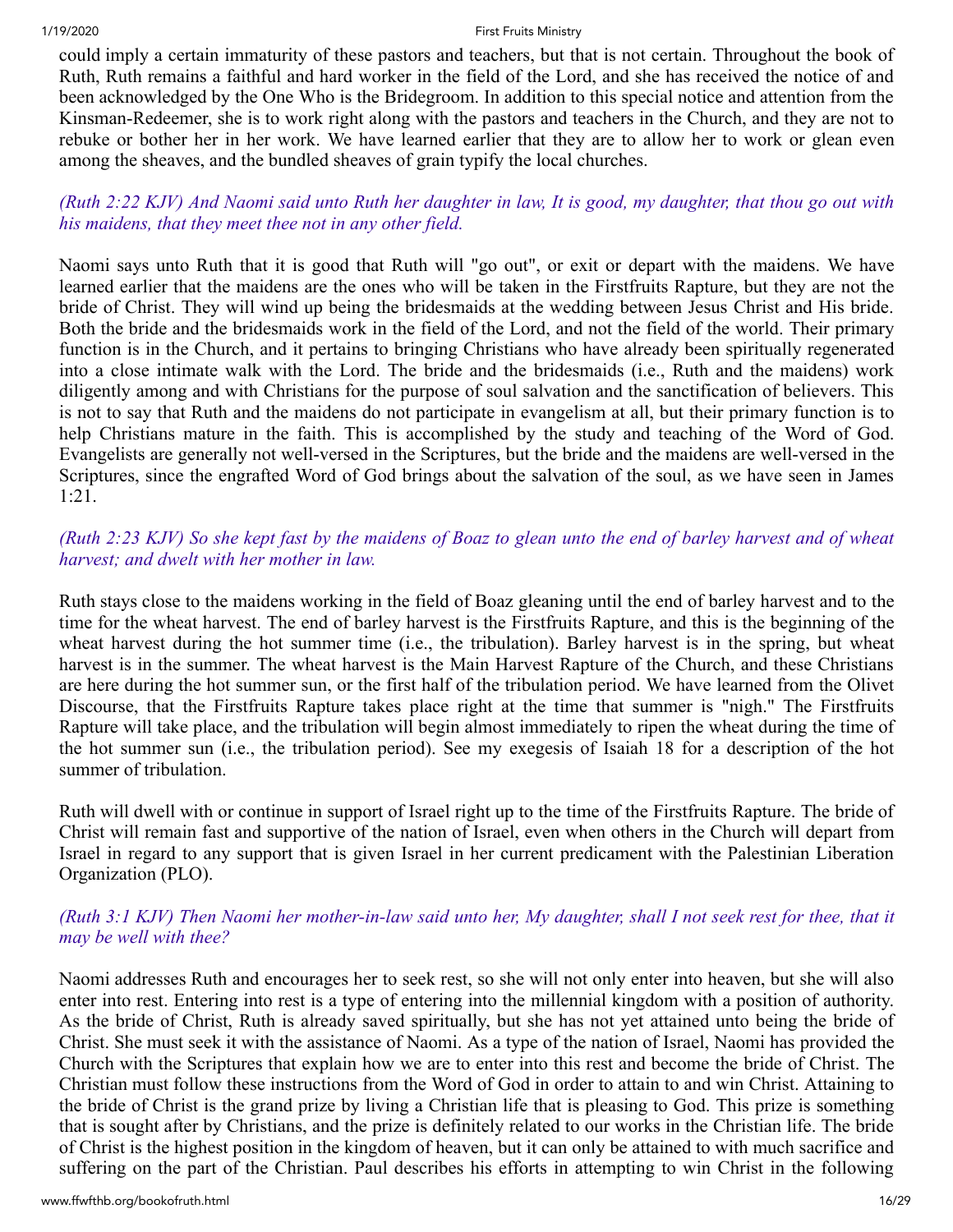passage:

*(Phil 3:8 KJV) Yea doubtless, and I count all things but loss for the excellency of the knowledge of Christ Jesus my Lord: for whom I have suffered the loss of all things, and do count them but dung, that I may win Christ,*

*(Phil 3:9 KJV) And be found in him, not having mine own righteousness, which is of the law, but that which is through the faith of Christ, the righteousness which is of God by faith:*

*(Phil 3:10 KJV) That I may know him, and the power of his resurrection, and the fellowship of his sufferings, being made conformable unto his death;*

*(Phil 3:11 KJV) If by any means I might attain unto the resurrection (i.e., out-resurrection) of the dead.*

*(Phil 3:12 KJV) Not as though I had already attained, either were already perfect: but I follow after, if that I may apprehend that for which also I am apprehended of Christ Jesus.*

*(Phil 3:13 KJV) Brethren, I count not myself to have apprehended: but this one thing I do, forgetting those things which are behind, and reaching forth unto those things which are before,*

*(Phil 3:14 KJV) I press toward the mark for the prize of the high calling of God in Christ Jesus.*

*(Phil 3:15 KJV) Let us therefore, as many as be perfect, be thus minded: and if in any thing ye be otherwise minded, God shall reveal even this unto you.* 

Please note in the above passage that even though Paul is already born again spiritually, he is seeking to attain unto the out-resurrection and to win Christ. The out-resurrection is the Firstfruits Rapture, and winning Christ is attaining to become the bride of Christ. The word for resurrection in verse 11 above is only used once in Scripture, and it is accurately translated "out-resurrection". It is a resurrection out from among other Christians who will be resurrected at the Main Harvest Rapture of the Church.

Naomi assists Ruth in this effort through the Scriptures. Salvation is of the Jew, and this includes both spirit and soul salvation.

The word rest means a settled and comfortable home for her. The phrase "be well with thee" means to be happy, successful and to find favor with God.

*(Ruth 3:2 KJV) And now is not Boaz of our kindred, with whose maidens thou wast? Behold, he winnoweth barley to night in the threshing floor.* 

Naomi, through the Scriptures, explains to Ruth about Boaz as the Kinsman-Redeemer, and that Ruth was among the young marriageable women eligible to become the bride of Boaz. Naomi also explains the coming tribulation period and the winnowing of the grain on the threshing floor. The bride of Christ is informed of the coming tribulation period and the threshing and winnowing of the grain. The first half of the night is the time of threshing and winnowing of the grain, and this is a type of the first half of the tribulation period. Most of the Church will be threshed and winnowed during the first half of the tribulation period, but the bride will spend this time at the feet of Jesus Christ under his raiment of protection. However, there is something that she must do before she is able to go to the threshing floor and be protected by Jesus Christ. Naomi describes in the following verse what Ruth must do before she can go to the threshing floor and be received by Boaz. The Christian must do something in order to be received as the bride of Christ. This does not just happen automatically because one is a born-again Christian. This is something that the bride seeks after on purpose such as Paul in the above passage in Philippians.

*(Ruth 3:3 KJV) Wash thy self therefore, and anoint thee, and put thy raiment upon thee, and get thee down to the floor: but make not thyself known unto the man, until he shall have done eating and drinking.*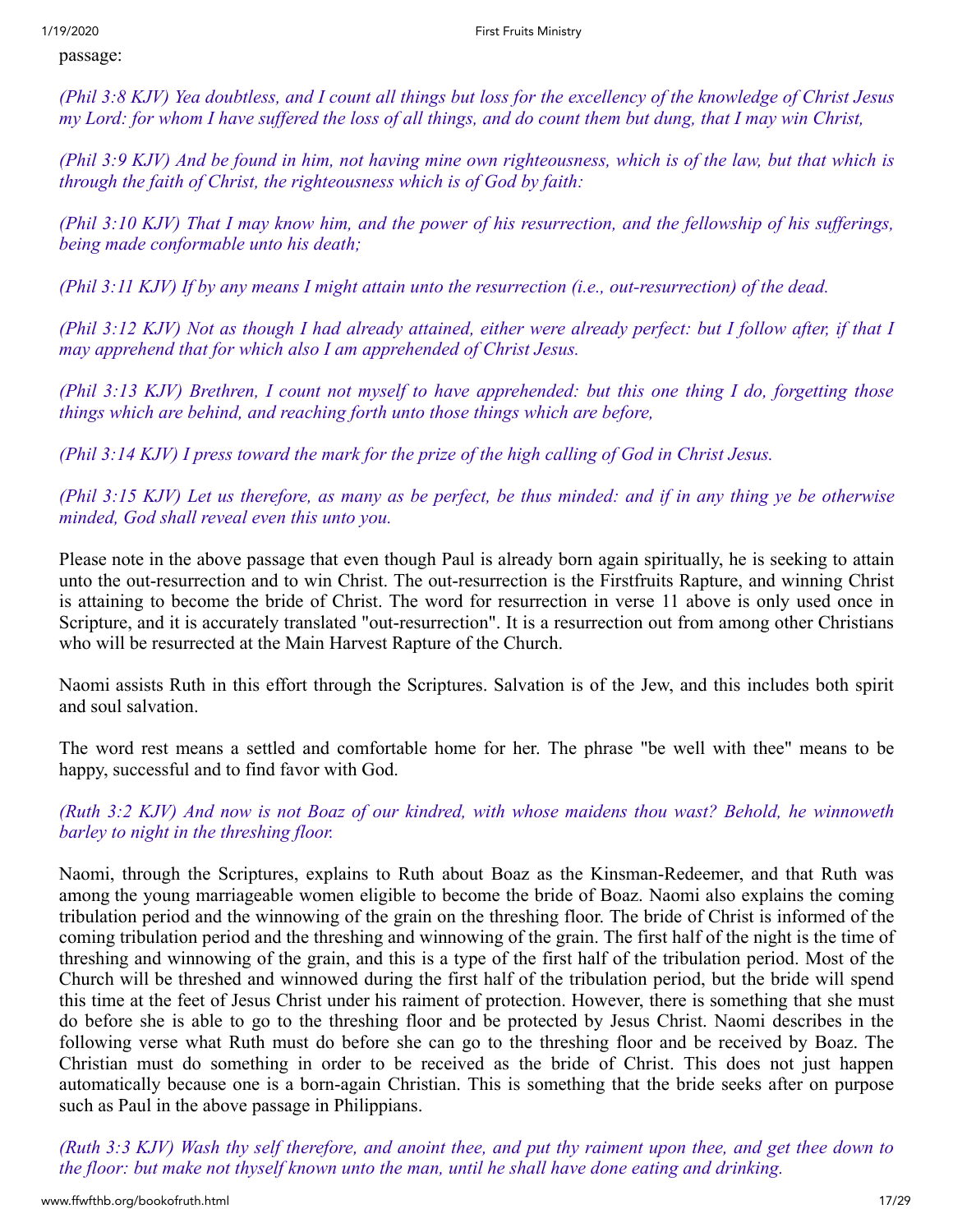Ruth is told to wash herself and to anoint herself with oil, and to put on her raiment, and to go down to the threshing floor. These are very important things that the Christian must do in order to entrust one's spiritual wellbeing unto Christ. The Christian must be constantly cleansed from sin and to grow in righteousness. This means more than just exercising 1 John 1:9. It is "the washing of water by the word of God" in accordance with the following Scripture passage:

*(Eph 5:25 KJV) Husbands, love your wives, even as Christ also loved the church, and gave himself for it;*

*(Eph 5:26 KJV) That he might sanctify and cleanse it with the washing of water by the word,*

*(Eph 5:27 KJV) That he might present it to himself a glorious church, not having spot, or wrinkle, or any such thing; but that it should be holy and without blemish.* 

Please note the two conditional words "might" in verses 26 and 27 and the one conditional word "should" in verse 27. The washing of water by the word is the cleansing that takes place by our studying the word of God and allowing Christ to live His life through us. Water is a type of cleansing from sin and a type of the Holy Spirit. The Christian has to allow himself to be sanctified (i.e., cleansed and made holy) and he does this through both the written Word of God and the Living Word of God. The Bible is the written Word and Jesus Christ is the Living Word. We study the Bible and we grow in grace and knowledge of Christ. We are then sanctified and cleansed by the water of the Word. If we do this, then we are presented to Christ without spot, or wrinkle or any such filthy thing, and we will be holy and without blemish.

It is hard work for the Christian to wash himself. It is more than praying 1 John 1:9 several times a day, though that is part of it, for we cannot live without committing some sin inadvertently. It means to become a mature Christian as we study and apply the written Word of God. When we do this the Living Word of God lives His life through us and we receive "the washing of water by the word."

Ruth is also told to anoint herself with oil. Oil is a type of the Holy Spirit and to be anointed with oil means to be filled with the Holy Spirit. This means that the Christian must be controlled by the Holy Spirit in living the Christian life. The Christian who first submits himself to the washing can then be filled or controlled by the Holy Spirit—be anointed with oil.

The next thing that Ruth is to do is to put her raiment upon herself. This raiment is a garment and typifies the wedding garment that a young virgin sews for herself for her wedding. Clothes typify the good works that we do. It is the bride who works hard on her wedding garment. It is the garment of righteous deeds with which the bride adorns herself. These righteous deeds or righteous acts can only be accomplished if the Christian has first been washed and anointed with oil. All of these instructions to the Christian are in the order in which they must be performed. Only the Christian who has been washed by the word and filled with the Holy Spirit can perform good works that are pleasing to God. The works are the works that Christ performs through us as we are cleansed and filled with the Holy Spirit.

Ruth is then to "get thee down to the floor". The word for "get thee down" means to descend to a lower region. It means that when the Christian has gone through the above steps for sanctification, he is able to humble himself to the point that he allows himself to be threshed and winnowed. The threshing is the persecution and suffering that the bride must put herself under so that she can be winnowed. Winnowing is the separation of the chaff from the grain, and it typifies all of the worthless things in a Christian's life. These things may be sin, but they also include all things that hinder spiritual growth and maturity. Paul was referring to this winnowing process in the following passage of Scripture:

*(Heb 12:1 KJV) Wherefore seeing we also are compassed about with so great a cloud of witnesses, let us lay aside every weight, and the sin which doth so easily beset us, and let us run with patience the race that is set before us,*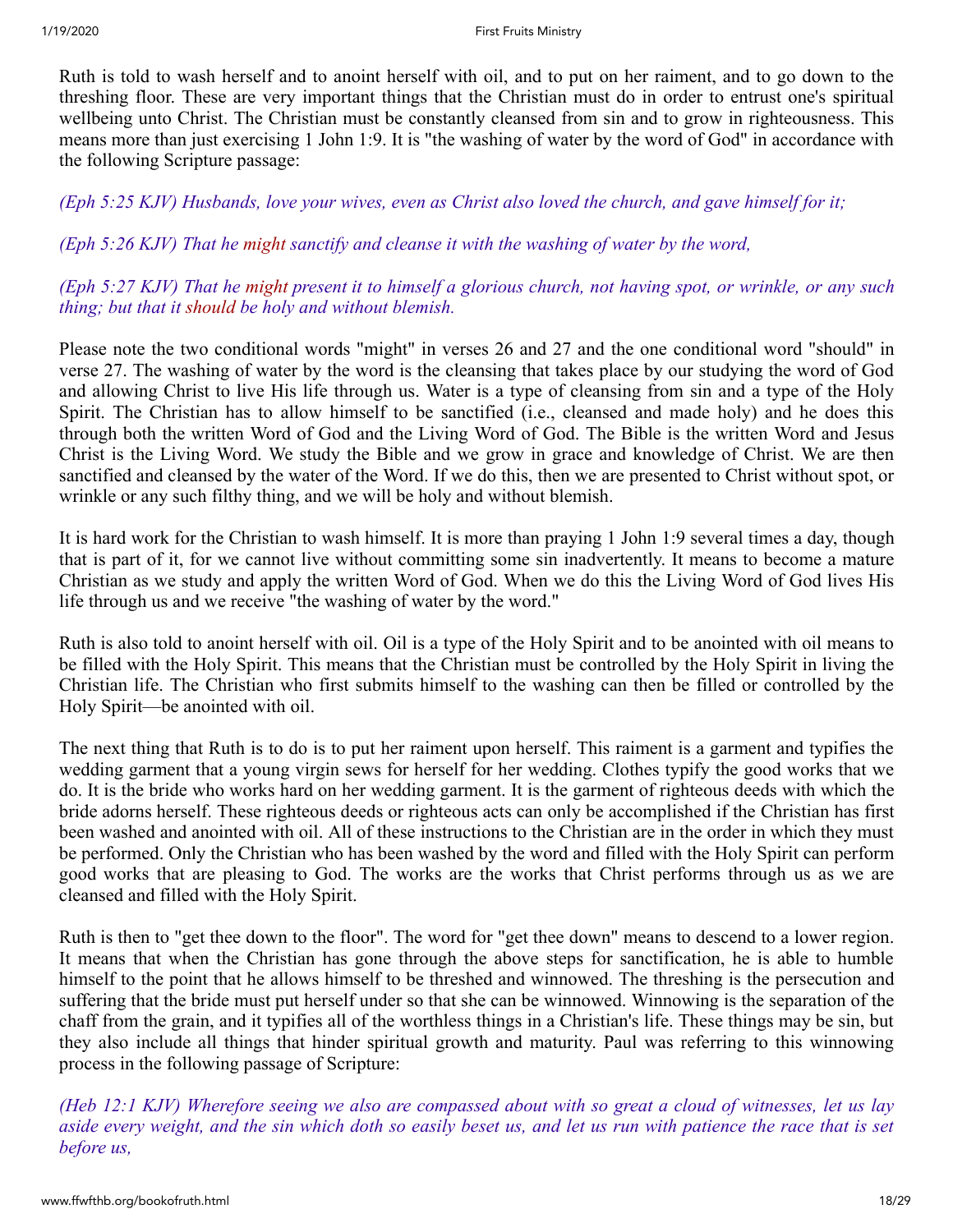*(Heb 12:2 KJV) Looking unto Jesus the author and finisher of our faith; who for the joy that was set before him endured the cross, despising the shame, and is set down at the right hand of the throne of God.*

*(Heb 12:3 KJV) For consider him that endured such contradiction of sinners against himself, lest ye be wearied and faint in your minds.*

*(Heb 12:4 KJV) Ye have not yet resisted unto blood, striving against sin.*

*(Heb 12:5 KJV) And ye have forgotten the exhortation which speaketh unto you as unto children, My son, despise not thou the chastening of the Lord, nor faint when thou art rebuked of him:*

*(Heb 12:6 KJV) For whom the Lord loveth he chasteneth, and scourgeth every son whom he receiveth.* 

The weights in verse 1 above are the things that hinder us in our Christian walk, and the besetting sin is the sin of unbelief. Many Christians commit the sin of unbelief. They do not believe the promises and warnings in God's Word. The Israelites were delivered from Egypt through the blood of the Lamb, but they then perished in the wilderness because of unbelief of what God had promised them in the land. They were still God's people but they perished without receiving the promised inheritance. Many born again Christians will perish without receiving the promised inheritance. They will be in heaven and they will be conformed to the image of Christ. They will be redeemed in spirit, soul and body, but they will not have a position of glory and honor in the kingdom of heaven.

The chastening of the Lord is the threshing that helps the Christian go on into maturity in the Christian life. The Christian must do all of the above, including getting himself down to the threshing floor in order to be presented as the bride of Christ. We will see shortly that she must also greatly desire to be intimate with the Lord. This intimacy can only come about through the things described above in coming into maturity in the faith.

Ruth is not to present herself to Boaz until the end of the eating and drinking. This is the end of the Church Age, and the Church Age is the time of partaking of the bread and the wine. Christ has presented his body and blood for us to grow and mature in the faith, and we will not present ourselves to Him as His bride until the offering of His body and blood is complete. Our growth and maturity will not be complete until the end or the finish of Christ offering his body and blood. If a Christian should die before the Firstfruits Rapture, his partaking of the bread and wine is finished, but Christ is still offering his body and blood to other Christians. We will not be able to present ourselves for judgment until Christ has finished with the meal for the whole Church.

*(Ruth 3:4 KJV) And it shall be, when he lieth down, that thou shalt mark the place where he shall lie, and thou shalt go in, and uncover his feet, and lay thee down; and he will tell thee what thou shalt do.* 

Prophetically, this verse states, "When it shall definitely come to pass that Jesus Christ shall take His rest, you shall know by experience the place where he shall take His rest, and you shall enter in, and take your rest at the revealed place of His feet, and He will explain to you your position (i.e., in the kingdom).

# *(Ruth 3:5 KJV) And she said unto her, All that thou sayest unto me I will do.*

And Ruth tells Naomi that she will do everything that she has told her. Prophetically, the bride will do everything that has been revealed to her in the Scriptures (i.e., oracles of God) in regard to entering the kingdom of heaven and becoming the bride of Christ. The Jews brought us the Word of God, and the bride is faithful to follow the commandments in detail. The bride is faithful to follow the commandments of God.

*(Ruth 3:6 KJV) And she went down unto the floor, and did according to all that her mother in law bade her.* 

The bride humbles herself and allows herself to be threshed to separate the chaff from the wheat. This is what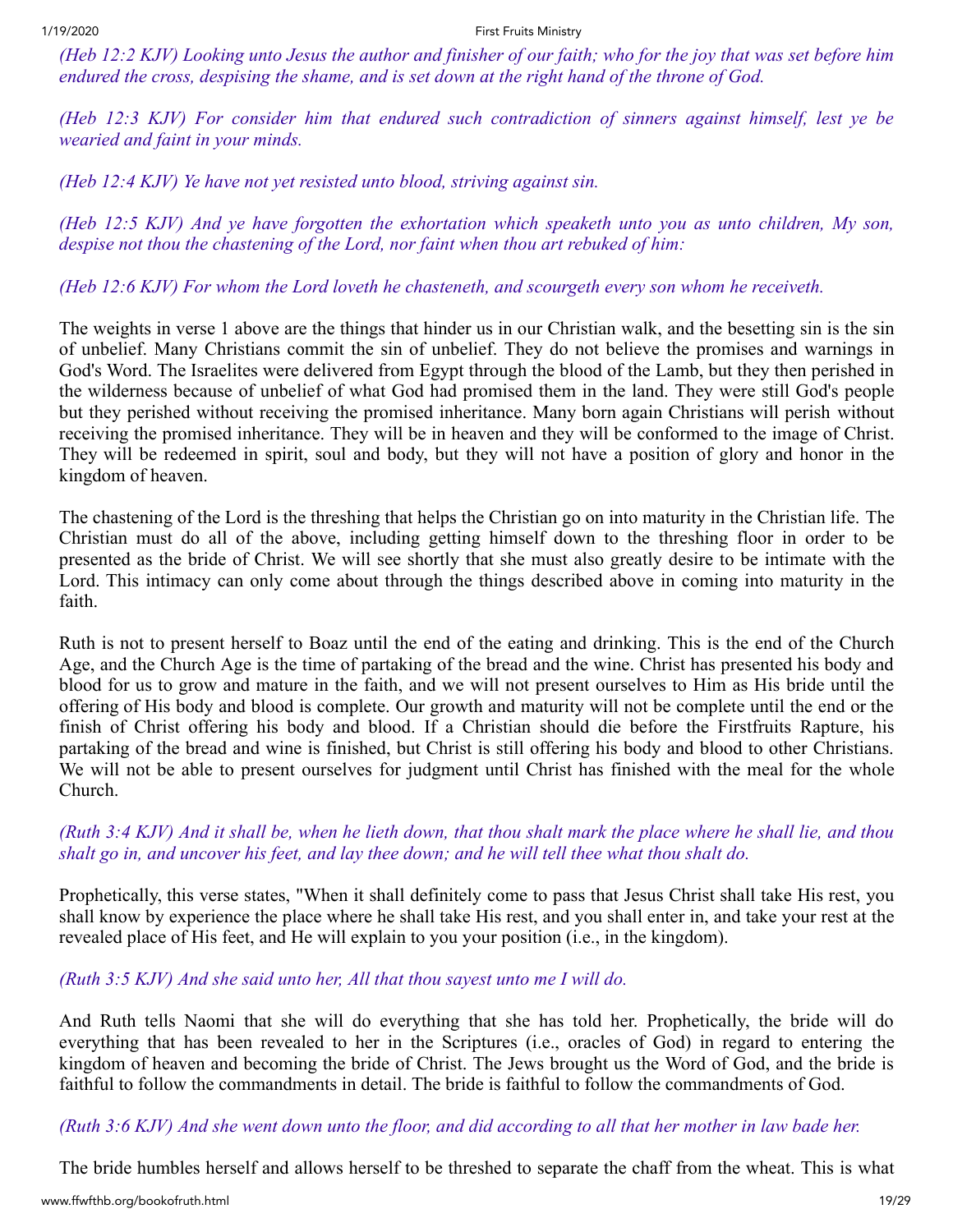is meant prophetically about Ruth descending to the threshing floor. Also, the bride performs all that is commanded her to do.

# *(Ruth 3:7 KJV) And when Boaz had eaten and drunk, and his heart was merry, he went to lie down at the end of the heap of corn: and she came softly, and uncovered his feet, and laid her down.*

When Christ had finished the feeding of his body and blood, and he was pleased with the result, he took His rest at the end of the time of the sheaf gathering Church Age. The "heap of corn" typifies the entire Church as it means the totality of the sheaves. The Church Age is over and all of the sheaves have been gathered—though not yet threshed. The bride goes down to the threshing floor herself to allow the separation of the chaff from the grain. The great majority of the Church will remain in the bundles (i.e., the local churches) to be threshed and winnowed during the tribulation period and at the Judgment Seat of Christ. Jesus takes His rest at the end of the Church Age when the Church is complete. The bride will rest with Him, but the remainder of the Church must still go through the threshing and winnowing. Remember that the bride has already been threshed and winnowed.

The bride desires to have the chaff removed from her life, so that she can be purified, but the majority of the Church is satisfied to be caught up in worldly things. The bride is purified in this life, while the main body of the Church is not purified. As explained above, the bride receives the washing of water by the Word, but the main body of the Church does not receive this washing. The majority of Christians do not study and apply the engrafted Word of God.

The bride receives the anointing with oil, which is the filling of the Holy Spirit. The bride prepares her wedding garment of good works, whereas the main body of the Church does not prepare the garment. The bride descends or humbles herself to be threshed, whereas the main body of the Church does not. The bride enters her rest at the same time that Jesus enters His rest, but the main body of the Church does not yet enter the rest. The main body of the Church must pass through the long night (i.e., the first half of the tribulation period) of threshing and winnowing.

*(Ruth 3:8 KJV) And it came to pass at midnight, that the man was afraid, and turned himself: and, behold, a woman lay at his feet.* 

Midnight is the time of the Separation or the Firstfruits Rapture, and the time will finally come when it will take place. Jesus Christ is anxiously desirous for this time to come for Him to set up His kingdom and take His bride. This verse portrays this time when the bride will be raptured and take her position at the feet of Jesus Christ. This verse is translated prophetically as follows:

*(Ruth 3:8 Prophetic Paraphrase) And the end of the Church Age came to pass, and the Great One was anxiously desirous, and He changed his position, and behold, His bride had taken her position at the place of His feet.* 

*(Ruth 3:9 KJV) And he said, Who art thou? And she answered, I am Ruth thine handmaid: spread therefore thy skirt over thine handmaid; for thou art a near kinsman.*

Prophetically, this verse states that Jesus turns to the handmaid (i.e., bondslave) and asks her to whom she belongs. The bride avows that she belongs to Him as His bondslave. She then proceeds to ask Jesus to spread His garment of his robe of protection over her for He is the near kinsman unto her. In plain English, she asks Jesus Christ to redeem her widowhood and make her His bride. This may seem strange to many, but the bride has the right to ask the near kinsman to redeem her widowhood. The bride desires to be close and intimate with the Bridegroom, and she desires it enough to prepare herself ahead of time as described above. The bride will have prepared herself for her meeting with the Bridegroom and she will not shrink back in shame when she encounters Him. She will have the boldness to ask for her widowhood to be redeemed.

*(Ruth 3:10 KJV) And he said, Blessed be thou of the LORD, my daughter: for thou hast showed more kindness*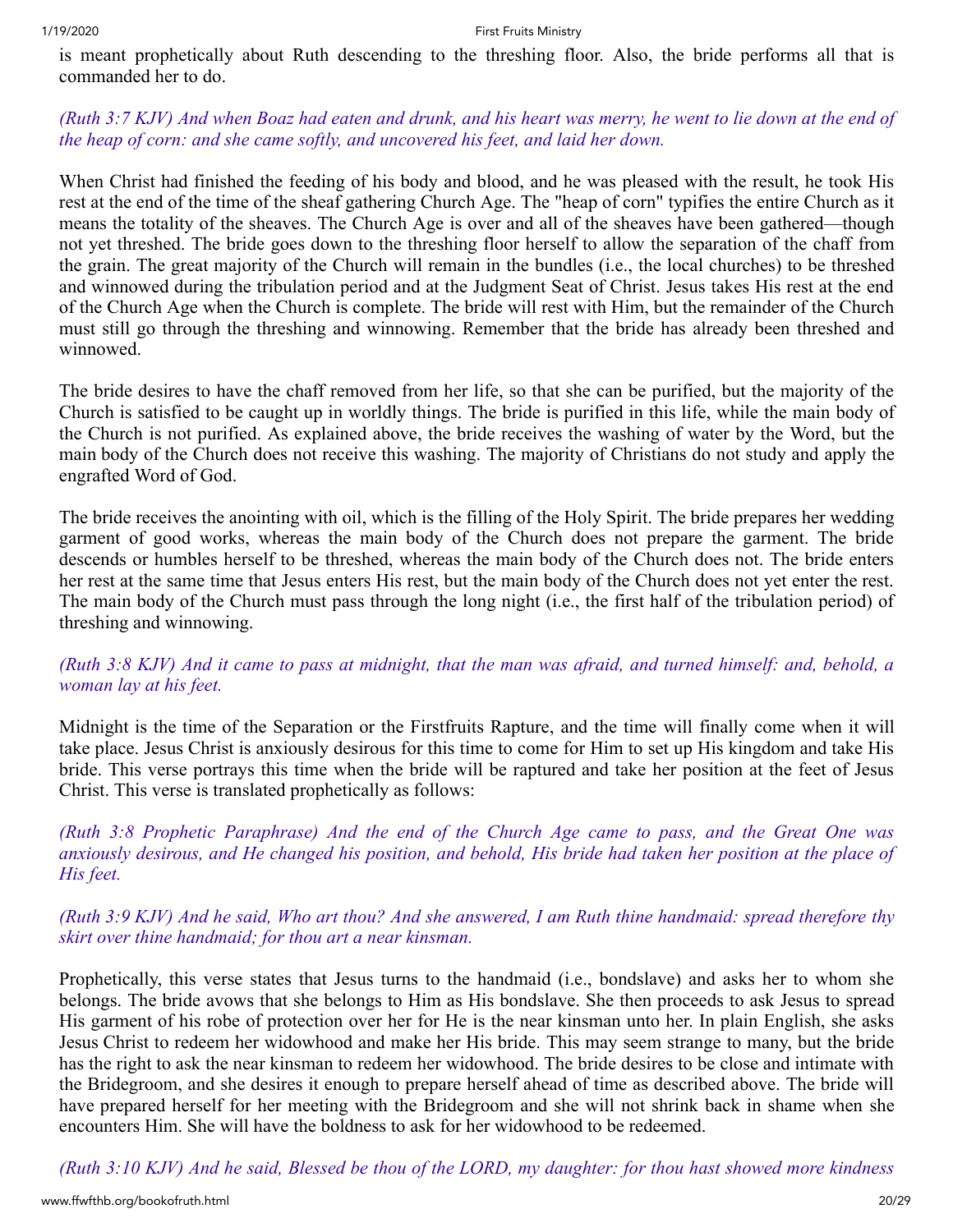#### *in the latter end than at the beginning, inasmuch as thou followedst not young men, whether poor or rich.*

The Bridegroom is greatly pleased with the bride for desiring to be close and intimate with Him to the point that she washed herself, anointed herself with oil, put on her wedding garment, and went down to the threshing floor to prepare herself to be His bride. He pronounces a blessing upon her, and states that she has been even more pleasing and faithful at the end than at the beginning. He also states that she has not followed the other young men or elect ones, and it did not matter whether they were lowly or noble. The young men typify other elect Christians, and the bride does not follow these Christians. It mattered not whether these Christians were spiritually rich or spiritually poor. The bride kept her focus on the Bridegroom or Jesus Christ, and she did not use other Christians as her model for living the Christian life. It mattered not whether these Christians were spiritually rich or spiritually poor. The faithful Christian can learn from other Christians, but the faithful Christian should always look unto Jesus Christ as the example to follow. Other Christians will fail you and disappoint you, but Jesus Christ will always remain faithful and love you with the unconditional love of God. We should never set other Christians up as our example to emulate, for they will fail you at some point in time.

# *(Ruth 3:11 KJV) And now, my daughter, fear not; I will do to thee all that thou requirest: for all the city of my people doth know that thou art a virtuous woman.*

And Jesus Christ continues His respond to the bride, and He states that He will do all that she has requested. He then states that the whole city of His people knows that she is a virtuous woman. The word "daughter" means "the apple of the eye" and it means the one who is the focus of attention. It also refers to the character of a person and one who has an adoptive relationship to the one calling her daughter. All of these are true. The bride is the focus of Jesus Christ, and she has His character, and she has an adoptive relationship as a member of the Church. The Jews have the natural relationship, but the Church is in an adoptive relationship.

He then states that all those gathered through The Open Door know that she is a woman with character and that she is virtuous. This clause states that it is clear to all those who come through The Open Door that the one selected as the bride is deserving of this honor. This does not refer to the whole Church, for much of the Church is still on the earth, and those still on the earth did not see anything special about the bride of Christ. In other words, those who attain unto the Firstfruits Rapture will have knowledge of those faithful Christians who will attain unto being the bride of Christ. The court of the bride will have recognized the faithfulness of the bride of Christ, and they will not be surprised that she becomes the bride. This is in stark contrast to those in the Church who miss the Firstfruits Rapture and make the following statement after the Firstfruits Rapture takes place:

# *(Song of Solomon 6:13) "Return, return, O Shulamite! Return, return, that we may gaze upon you. What is so special about the Shulamite? To be placed in the company of the sacred courts."*

#### *(Ruth 3:12 KJV) And now it is true that I am thy near kinsman: howbeit there is a kinsman nearer than I.*

Jesus Christ is our near kinsman as He took on humanity by becoming the natural son of Mary. Jesus even called Himself the Son of Man to demonstrate this relationship as our near kinsman. However, the virgin birth of Jesus gave Jesus humanity through His mother alone, for His father was God Himself. We have learned from the testing of the chromosomes in the blood taken from the Ark of the Covenant that Jesus' blood contained only 24 chromosomes. It contained the 23 that He received from His mother and He received 1 miraculous Y chromosome from the Holy Spirit. This means that Jesus is our near kinsman as a human being, but it also means that every other human being born of the seed of Adam are nearer kinsman to us than Jesus, having received the full complement of 46 chromosomes through the seed of Adam. Of course, this also means that every other human being is also tainted with the same sin nature as we.

*(Ruth 3:13 KJV) Tarry this night, and it shall be in the morning, that if he will perform unto thee the part of a kinsman, well; let him do the kinsman's part: but if he will not do the part of a kinsman to thee, then will I do the part of a kinsman to thee, as the LORD liveth: lie down until the morning.*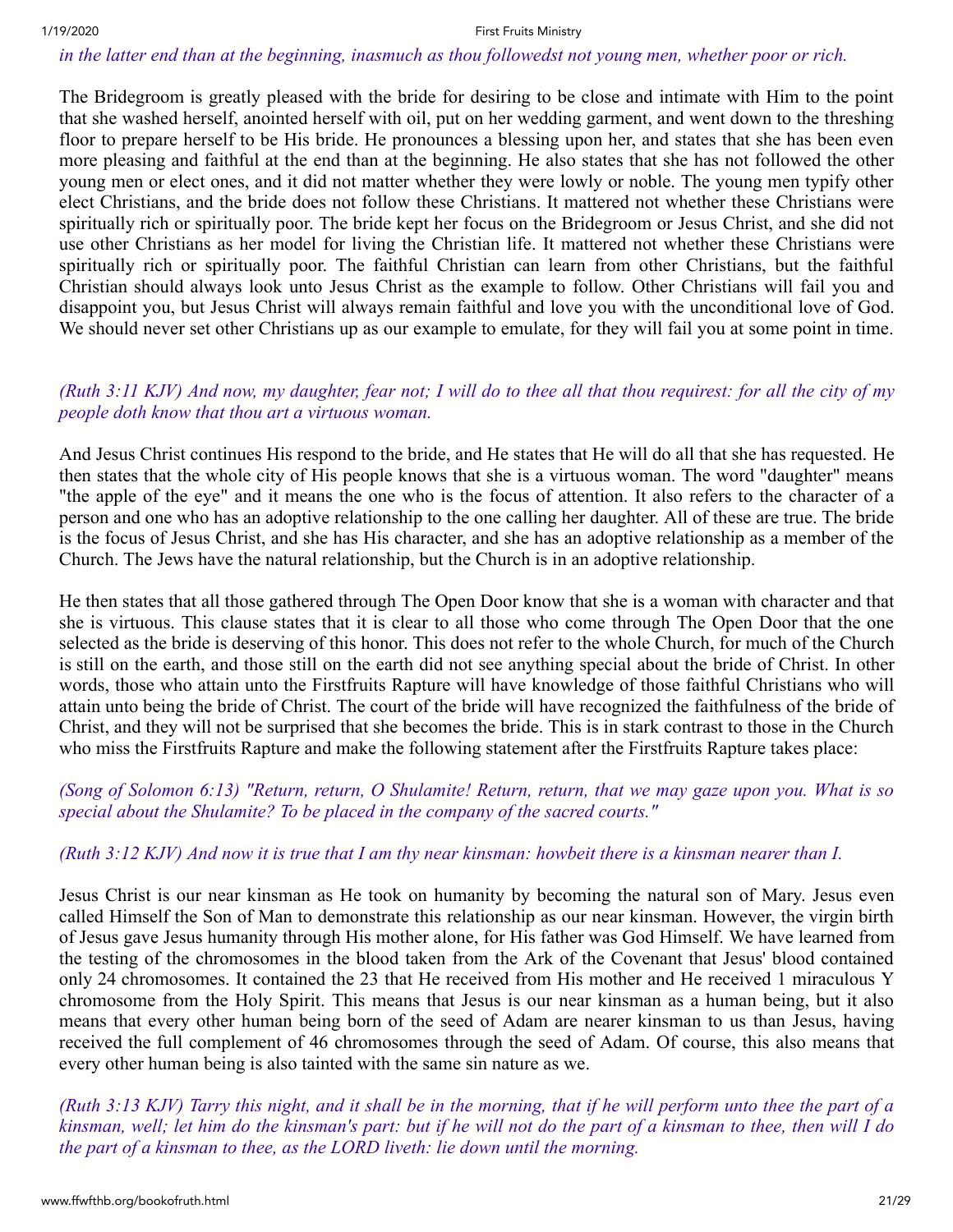Boaz tells Ruth to remain with Him during the long night of threshing, and He will verify whether the nearer kinsman will perform the part of the kinsman redeemer. Of course, we already know that all of our brethren of the seed of Adam will be unable to redeem us, for all of them have their own debt to pay. Our nearer kinsman is also our own self or soulical nature, but it is in the same manner unable to redeem us since it has its own debt to pay.

# *(Ruth 3:14 KJV) And she lay at his feet until the morning: and she rose up before one could know another. And he said, Let it not be known that a woman came into the floor.*

The bride remains at the feet of Jesus during the night of tribulation (i.e., threshing), and early in the morning before the sun comes up, she will rise up from rest. This means before Jesus returns to earth as the redeemer of Naomi (i.e., Israel) and the world (i.e., the Gentiles) the bride will rise up and receive her inheritance and go into the city. "The city is the New Jerusalem and will be the home of the bride of Christ, for she will reflect the honor and glory of Jesus Christ throughout the millennium and all eternity. She will enter into the city before Jesus returns to earth as the redeemer of Israel. After the Second Coming in power and glory, the bride will be introduced in accordance with the following verse:

*(Rev 21:1 KJV) And I saw a new heaven and a new earth: for the first heaven and the first earth were passed away; and there was no more sea.*

# *(Rev 21:2 KJV) And I John saw the holy city, new Jerusalem, coming down from God out of heaven, prepared as a bride adorned for her husband.*

He states for her not to let it be known that the woman (i.e., bride) came to the threshing floor of her own free will. This is something that will be announced later after the redemption of Israel and the nations (i.e., the Gentiles) at the very end of the tribulation period. Israel, the nations and the majority of the Church are totally unaware of the plans for the Firstfruits Rapture of the bride. They are also unaware that she allowed herself to be threshed before the Main Harvest Rapture of the Church, and before the resurrection of Israel and the nations at the end of the tribulation period.

# *(Ruth 3:15 KJV) Also he said, Bring the veil that thou hast upon thee, and hold it. And when she held it, he measured six measures of barley, and laid it on her: and she went into the city.*

The veil is the wide outer cloak of a woman, and it typifies the wedding garment that the bride makes for herself. It represents the good works or the righteous deeds that the bride performs in the power of the Holy Spirit. It represents the works that the bride performs to earn her reward. The holding of the veil shows that she has taken possession of it herself. This is her work that she has performed, even though it has been in the power of the Holy Spirit. Boaz rewards her plenteously in accordance with her work. The six measures of barley would be equivalent to 60 lbs of grain, and would represent the maximum amount that she could carry. It is a full and complete reward for her work.

As soon as Ruth is rewarded, she enters into the New Jerusalem as her future home. The New Jerusalem will be revealed later when the bride is introduced as the wife of the Lamb of God.

# *(Ruth 3:16 KJV) And when she came to her mother in law, she said, Who art thou, my daughter? And she told her all that the man had done to her.*

At the end of the long night of threshing the bride will appear to redeemed Israel, and Israel will ask "Who art thou?" The bride will describe in detail everything that Jesus has done for her. The Hebrew word for man is the word for husband, so Ruth tells all that her husband has done for her.

*(Ruth 3:17 KJV) And she said, These six measures of barley gave he me; for he said to me, Go not empty unto thy mother in law.*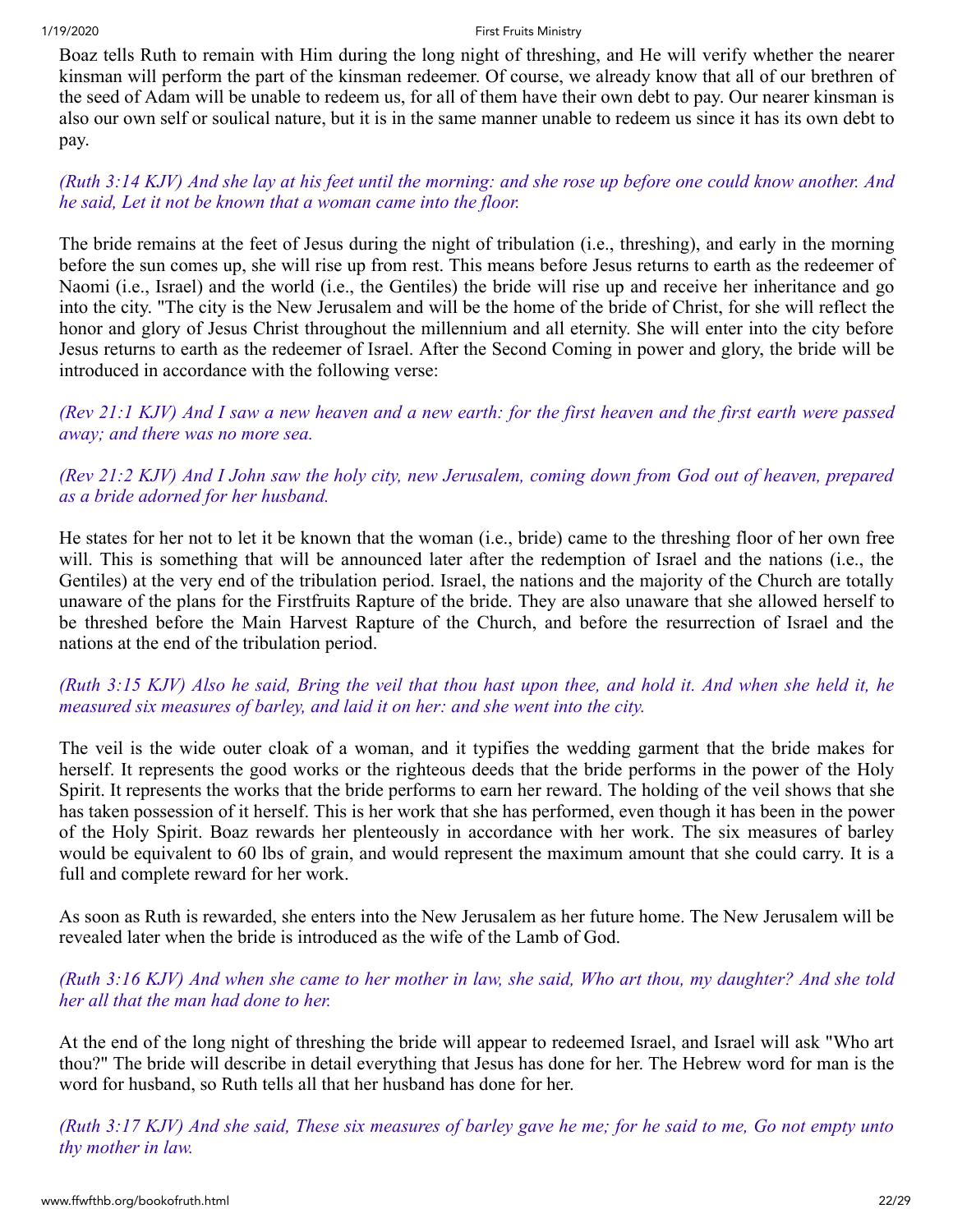Ruth tells Naomi that Boaz had said to her not to go empty or in a vain and empty condition to the mother-inlaw. The bride of Christ is not to appear vain and worthless to redeemed Israel. She will appear with glory and honor and immortality of the soul. She will not appear to redeemed Israel in a vain and empty condition as much of the Church will appear.

# *(Ruth 3:18 KJV) Then said she, Sit still, my daughter, until thou know how the matter will fall: for the man will not be in rest, until he have finished the thing this day.*

Naomi tells Ruth to remain at rest until she will be introduced as the bride of Christ. Naomi knows that Boaz will act quickly to complete the legal transaction to redeem the widowhood of Ruth. I reiterate that Naomi speaks to Ruth through the Scriptures, for it is Israel that gave us the oracles of God, which contains our instructions about the bride, redemption and the timing of the redemption of the widowhood of the bride of Christ.

# *(Ruth 4:1 KJV) Then went Boaz up to the gate, and sat him down there: and, behold, the kinsman of whom Boaz spake came by; unto whom he said, Ho, such a one! turn aside, sit down here. And he turned aside, and sat down.*

Boaz goes up to the gate, which was the seat of government in the city. To sit in the gate means to be in a position of authority and the place of judging. This is apparently the Sheep and Goat Judgment at the end of the tribulation period, and Jesus seeks out those who are the nearer kinsman of Ruth to see if he is willing and able to redeem the widowhood of Ruth. The nearer kinsman may also be the Jews who will enter into the earthly aspect of the kingdom, for the text indicates that the nearer kinsman is willing and able to redeem the land of Israel (i.e., Naomi) but the nearer kinsman is unable to redeem the widowhood of Ruth. This is significant for the faithfulness of Israel is required in order for the land of Israel to be redeemed for Israel, but their faithfulness is unable to redeem the Gentile bride for the purpose of the heavenly aspect of the inheritance. It is only Jesus Christ Who is able to grant the heavenly aspect of the inheritance to the bride of Christ and to make her worthy of being the bride of Christ. The faithful Jews are unable to redeem this inheritance, and they would ruin their own inheritance by claiming to be able to redeem Ruth's widowhood and the heavenly aspect of the kingdom. The Jews forfeited the heavenly aspect of the kingdom for good, and they will never be able to redeem it for themselves, much less those in the Church who qualify for entering into this aspect of the kingdom.

# *(Ruth 4:2 KJV) And he took ten men of the elders of the city, and said, Sit ye down here. And they sat down.*

The number ten is the number of ordinal completion, and it represents the very end of the age of Grace. It is the very end of judgment of the saved, so it is either the Sheep and Goat Judgment of the nations (i.e., Gentiles) of the world, or the Atonement of Israel. These saved Gentiles of the earth or the Jews who receive the atonement are our nearer kinsman, and it will turn out that they are unable to redeem the widowhood of Ruth, for their own inheritance of the earthly aspect of the kingdom would be marred or ruined. Their lives during the tribulation period have warranted their inheritance in the earthly aspect of the kingdom, but they are unable to redeem the heavenly aspect of the kingdom for Ruth or the bride, even though they are the nearer kinsman.

The ten elders of the city would be a quorum of the 24 elders who enter into the heavenly aspect of the kingdom. They are not among the bride, but they are part of the inheritance of the heavenly aspect of the kingdom. They are in the second level of reign and rule in the kingdom of the heavens. It is the bride who is in the first level, but she remains in the city (i.e., the New Jerusalem) when Jesus returns for the atonement of Israel and the Sheep and Goat Judgment.

# *(Ruth 4:3 KJV) And he said unto the kinsman, Naomi, that is come again out of the country of Moab, selleth a parcel of land, which was our brother Elimelech's:*

Boaz (i.e., Jesus) addresses the nearer kinsman (i.e., believing Gentiles) and provides a brief statement of the situation. He explains that Naomi (i.e., Israel) has come out of Moab (i.e., the world). Moab means "waste" or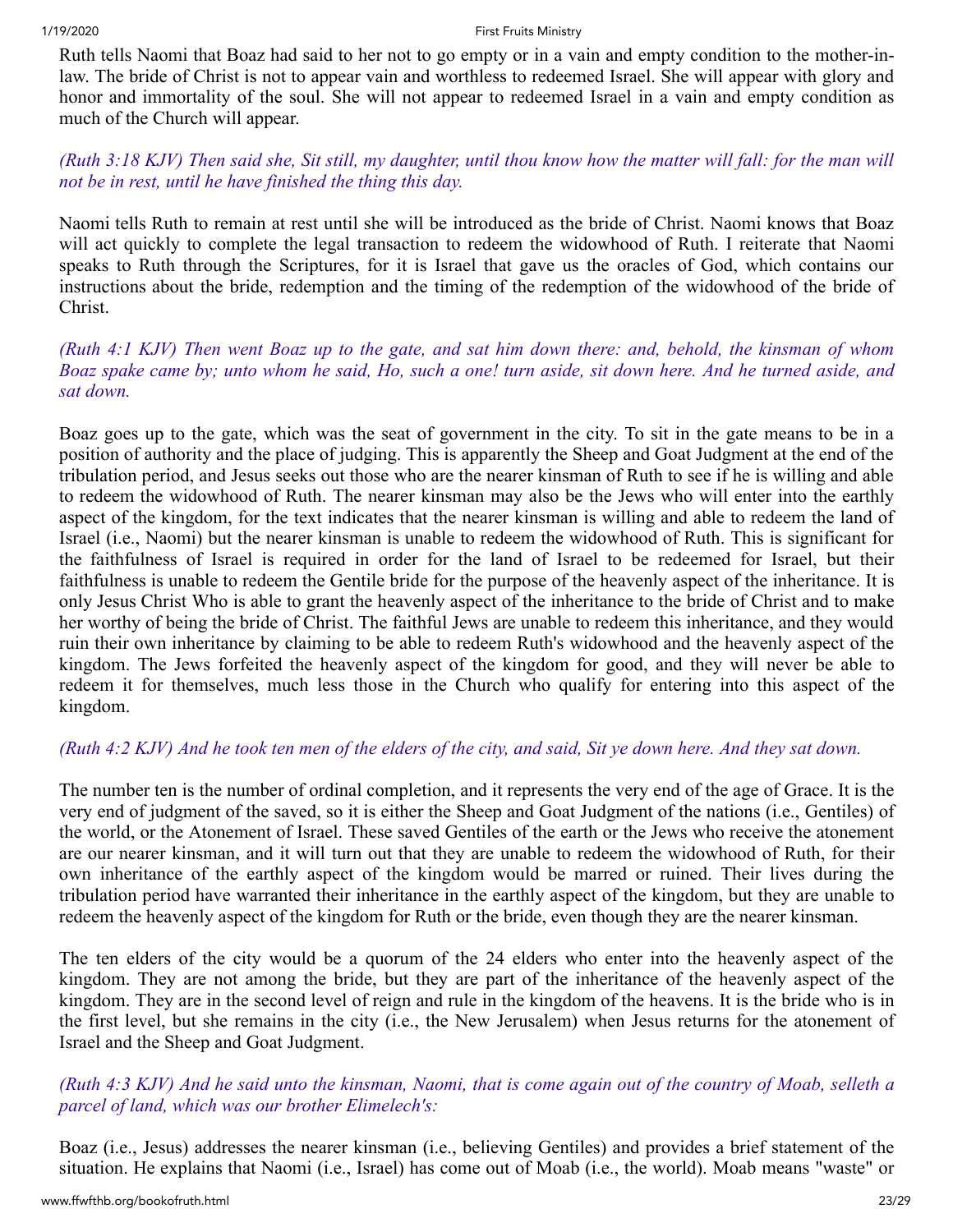"nothingness". He also explains the necessity for a redeemer to redeem the land of Naomi, which belonged to Elimelech (i.e., God the Father), with Naomi (i.e., Israel) as His wife.

*(Ruth 4:4 KJV) And I thought to advertise thee, saying, Buy it before the inhabitants, and before the elders of my people. If thou wilt redeem it, redeem it: but if thou wilt not redeem it, then tell me, that I may know: for there is none to redeem it beside thee; and I am after thee. And he said, I will redeem it.* 

Boaz continues to explain the situation to the nearer kinsman. Boaz tells him that he can redeem the land for Naomi, but he has to do it publicly before the inhabitants and the elders of Israel. The transaction is a public transaction. There is no hint that the nearer kinsman is unable to redeem the land. After Boaz tells him that they are the only two who are able to redeem the land, and that he is a nearer kinsman than Boaz, the nearer kinsman agrees to redeem the land.

# *(Ruth 4:5 KJV) Then said Boaz, What day thou buyest the field of the hand of Naomi, thou must buy it also of Ruth the Moabitess, the wife of the dead, to raise up the name of the dead upon his inheritance.*

Boaz then throws in the kicker by explaining that the person who redeems the land for Naomi, must also redeem the widowhood of Ruth. This means that the person who purchases back the land for Israel must also marry Ruth.

# *(Ruth 4:6 KJV) And the kinsman said, I cannot redeem it for myself, lest I mar mine own inheritance: redeem thou my right to thyself; for I cannot redeem it.*

This concealed condition is a bit too much for the nearer kinsman, so he admits that he is unable to redeem both the land and Ruth, and he gives as his reason that his own inheritance would be marred or destroyed. It still appears that the Jews and Gentiles who qualify for entrance into the earthly aspect of the kingdom during the last half of the tribulation period could be the nearer kinsman, but it seems more likely that the nearer kinsman typifies the Jews who enter the earthly aspect of the kingdom, the reason being that the Jews who become faithful during the last half of the tribulation period would qualify as able, ready and willing to redeem the land of Israel from Satan. They would not be able to marry since part of their inheritance-in addition to receipt of the land-is to be married to God the Father. If they were to redeem the widowhood of Ruth by marriage, part of their own inheritance of marriage to God the Father would be marred or destroyed. Consequently, they are unable to redeem the land and the widowhood of Ruth, so it is left up to Boaz to perform the act as the Kinsman Redeemer.

*(Ruth 4:7 KJV) Now this was the manner in former time in Israel concerning redeeming and concerning changing, for to confirm all things; a man plucked off his shoe, and gave it to his neighbour: and this was a testimony in Israel.* 

It was considered a great shame in Israel if a brother died and the individual did not or was unable to redeem the widowhood of his brother. The following Scripture describes this great shame.

*(Deu 25:5 KJV) If brethren dwell together, and one of them die, and have no child, the wife of the dead shall not marry without unto a stranger: her husband's brother shall go in unto her, and take her to him to wife, and perform the duty of an husband's brother unto her.*

*(Deu 25:6 KJV) And it shall be, that the firstborn which she beareth shall succeed in the name of his brother which is dead, that his name be not put out of Israel.*

*(Deu 25:7 KJV) And if the man like not to take his brother's wife, then let his brother's wife go up to the gate unto the elders, and say, My husband's brother refuseth to raise up unto his brother a name in Israel, he will not perform the duty of my husband's brother.*

*(Deu 25:8 KJV) Then the elders of his city shall call him, and speak unto him: and if he stand to it, and say, I*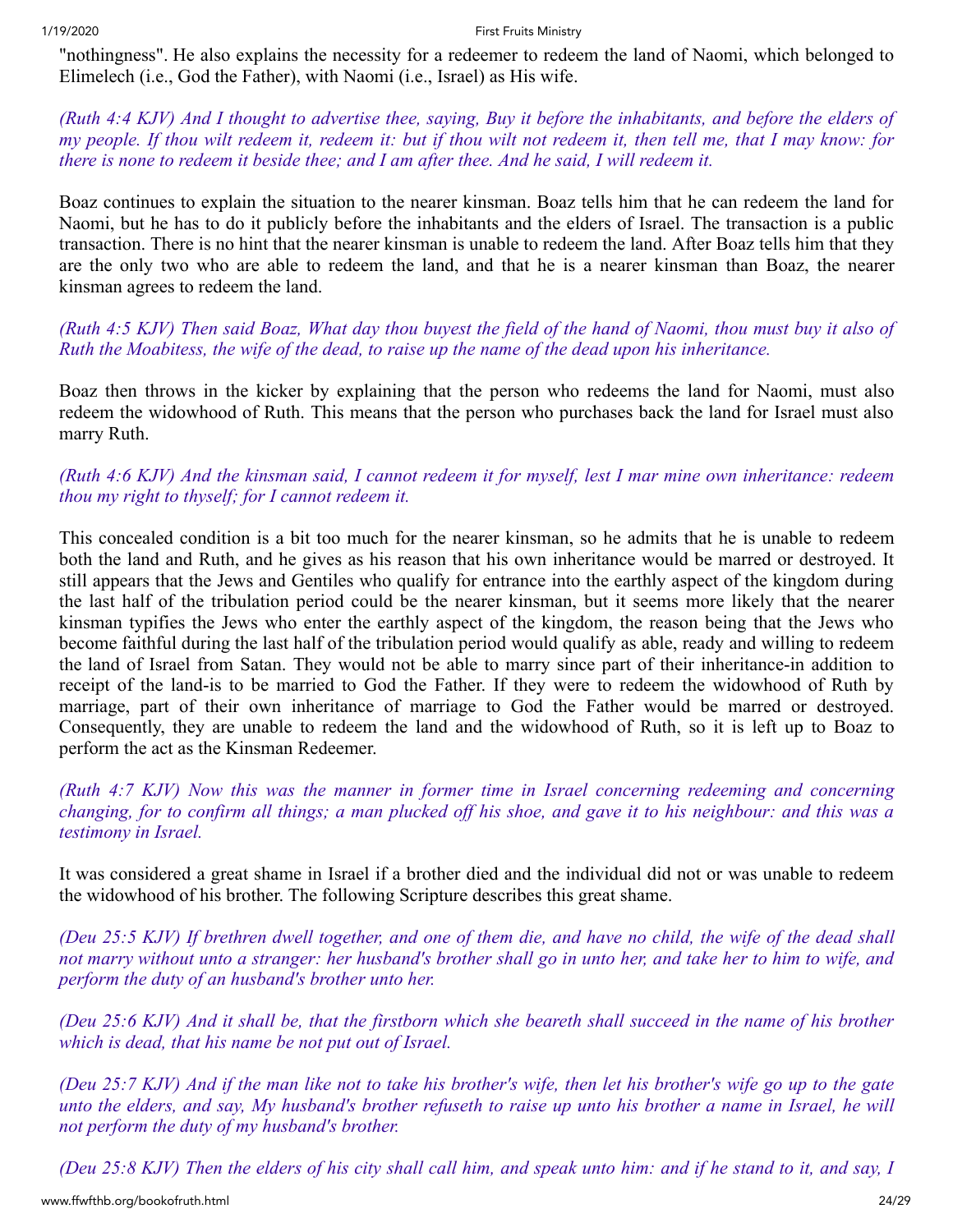*like not to take her;*

*(Deu 25:9 KJV) Then shall his brother's wife come unto him in the presence of the elders, and loose his shoe from off his foot, and spit in his face, and shall answer and say, So shall it be done unto that man that will not build up his brother's house.*

*(Deu 25:10 KJV) And his name shall be called in Israel, The house of him that hath his shoe loosed.* 

Jesus had to go through this same ritual when the New Testament Jews thought He was unable to redeem them. The Scripture does not mention the loosing of the shoe, but it does address Jesus being spat upon, being slapped with the open hand, and having his beard plucked out. The slapping with the open hand implied that He was not man enough to be hit with the fist, and plucking the beard out was a sign that He was not man enough to have a beard. All are acts to inflict shame upon an individual. It is certain that His shoe would have been removed also. What the Jews did not understand was that the very acts, including crucifixion, that Jesus had to endure were the actual payment of the required redemption price. Jesus was paying the price of redemption without their knowledge, and the time will come when the Jews as a nation will receive their atonement. They will also be reunited as the wife of God the Father. The Jews will regain all of their land promised from the beginning of their existence, and the faithful in the Church will have their widowhood redeemed. The earth itself will be redeemed from Satan and the curse will be removed forever.

# *(Ruth 4:8 KJV) Therefore the kinsman said unto Boaz, Buy it for thee. So he drew off his shoe.*

We have stated above that the Jews appear to be the antitype of the nearer kinsman, so they must go through this shame and contempt also, since they are unable to redeem the bride of their brother, Jesus Christ. Even though the Jews are unable to redeem the earth, the land of Israel, and the Church, they provided the means for the redemption of all just as the first coming of Jesus provided the means for the redemption of all. The Jews gave us the oracles of God in the Bible and the kinsman redeemer Jesus Christ. The Jews also died as a nation, but they have now been regathered as a nation and are awaiting resurrection and atonement when they receive their Messiah on some future celebration of the Feast of Atonement.

In this verse, the nearer kinsman recognizes his inability to pay the price of redemption, and he recognizes that Boaz (i.e., Jesus Christ) is the nearer kinsman willing and able to pay the price of redemption. This is a picture of the Jews recognizing Jesus Christ as the Messiah at the very end of the tribulation period. The Jews will humble themselves and turn to Jesus as the redeemer of Israel, the redeemer of the Church and the redeemer of the widowhood of the bride of Christ, which will come out of the Church. Just as Adam's bride was a small portion of his body, the bride of Christ will be a small portion of His body, which is the Church.

In type, this action of the Jews recognizing Jesus as the kinsman redeemer will take place in the morning after the long night of threshing and winnowing. In antitype, it will place at the very end of the seven-year tribulation period when the nation of Israel will recognize as their true Messiah and redeemer.

# *(Ruth 4:9 KJV) And Boaz said unto the elders, and unto all the people, Ye are witnesses this day, that I have bought all that was Elimelech's, and all that was Chilion's and Mahlon's, of the hand of Naomi.*

It is very significant that this verse states that Boaz redeemed all that was Chilion's, since Orpah belonged to Chilion. This is the final confirmation that Orpah received her redemption in the end, even though she did not attain to being the bride of Christ. It must be reemphasized that Ruth and Orpah typify the Church, while Ruth typifies the bride.

In type, this verse is the public proclamation of Jesus Christ after His return in power and glory that He has redeemed the land of Israel for the Jews (i.e. Naomi). He has also redeemed the earth for the widows of Chilion and Mahlon, Ruth and Orpah. In addition Jesus has redeemed the widowhood of the bride of Christ in accordance with the following verse.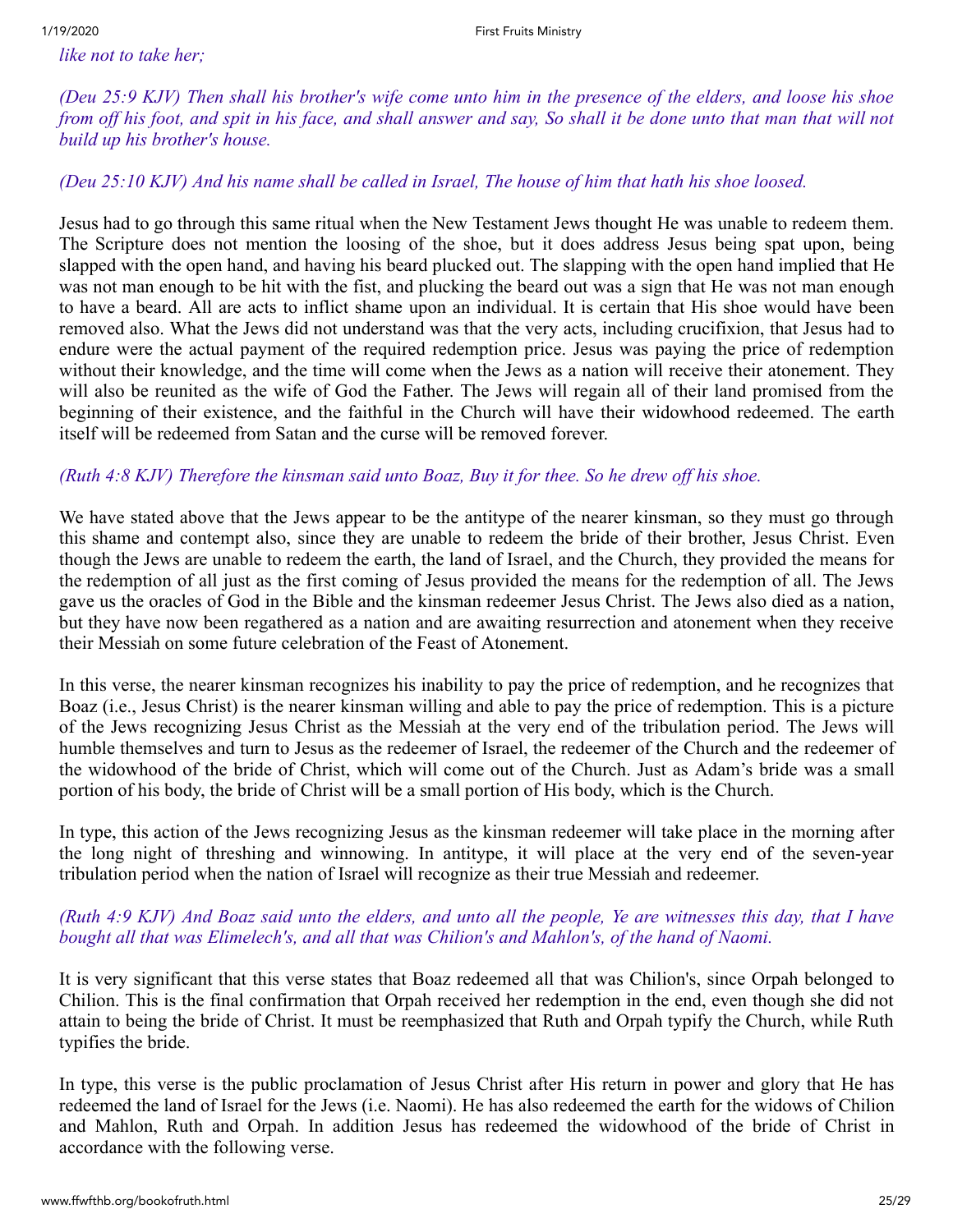*(Ruth 4:10 KJV) Moreover Ruth the Moabitess, the wife of Mahlon, have I purchased to be my wife, to raise up the name of the dead upon his inheritance, that the name of the dead be not cut off from among his brethren, and from the gate of his place: ye are witnesses this day.*

In this verse, Boaz typifying Jesus Christ announces his redemption of the bride of Christ. The bride of Christ will come from those in the Church who have been faithful and attained to this great honor and position by dying to the old nature and allowing Christ to live through them. Not all Christians do this, as the Bible states very clearly in numerous passages.

*(Ruth 4:11 KJV) And all the people that were in the gate, and the elders, said, We are witnesses. The LORD make the woman that is come into thine house like Rachel and like Leah, which two did build the house of Israel: and do thou worthily in Ephratah, and be famous in Bethlehem:*

It appears that "all the people that were in the gate" refer to the Jews and Gentiles who inherit the earthly aspect of the kingdom, and the elders refer to the 24 elders who were around the throne in heaven after the Firstfruits Rapture. There is no reference to the four living creatures, as "the woman" who becomes the bride typifies them. It is important to remember that sitting in the gate refers to being in a position of authority. For example, Lot sat in the gate of Sodom, which means that he was a ruler in the city. It is likely that lot was the highest leader in Sodom. The following Scriptures utilize this phrase to show rulership in a position of authority:

*(Gen 19:1 KJV) And there came two angels to Sodom at even; and Lot sat in the gate of Sodom: and Lot seeing them rose up to meet them; and he bowed himself with his face toward the ground;* 

*(2 Sam 19:8 KJV) Then the king arose, and sat in the gate. And they told unto all the people, saying, Behold, the king doth sit in the gate. And all the people came before the king: for Israel had fled every man to his tent.* 

*(Dan 2:49 KJV) Then Daniel requested of the king, and he set Shadrach, Meshach, and Abednego, over the affairs of the province of Babylon: but Daniel sat in the gate of the king.* 

Verse 11 above also has the people beseeching the Lord to make the woman (i.e., Ruth) who has come into the house like Rachel and Leah, who were fruitful and built up the house of Israel. The bride of Christ will also be fruitful and will build up and enhance the Church, as she shares with Jesus Christ the position of leadership over the Church during the millennium.

*(Ruth 4:12 KJV) And let thy house be like the house of Pharez, whom Tamar bare unto Judah, of the seed which the LORD shall give thee of this young woman.* 

The request for blessing continues with the comparison of the births of the twins Pharez and Zarah. Pharez was the bastard son of Judah and Tamar. Tamar was the daughter-in-law of Judah, and she tricked Judah into impregnating her by pretending to be a prostitute. The twins Pharez and Zarah are types of the Church and Israel. Zarah (i.e., Israel) held the scarlet thread of redemption in his hand, but it was Pharez (i.e., the Church) that burst forth and took over the rights and inheritance of the Firstborn. In the same manner, Ruth was a foreigner and stranger to the promises of God, but she came forth to receive the grandest inheritance of all as the bride. As the bride of Boaz, Ruth was in the genealogical line of the birth of King David and Jesus Christ. Even though Ruth was a stranger and foreigner to the inheritance of the Firstborn, she attained unto it by her faithfulness in the fields of Boaz. The same will be true for those faithful ones in the Church who are gleaning in the field of Jesus Christ. Their work will be rewarded with great honor and glory as the highest leaders in the millennial reign of Jesus Christ.

*(Gen 38:27 KJV) And it came to pass in the time of her travail, that, behold, twins were in her womb.*

*(Gen 38:28 KJV) And it came to pass, when she travailed, that the one put out his hand: and the midwife took and bound upon his hand a scarlet thread, saying, This came out first.*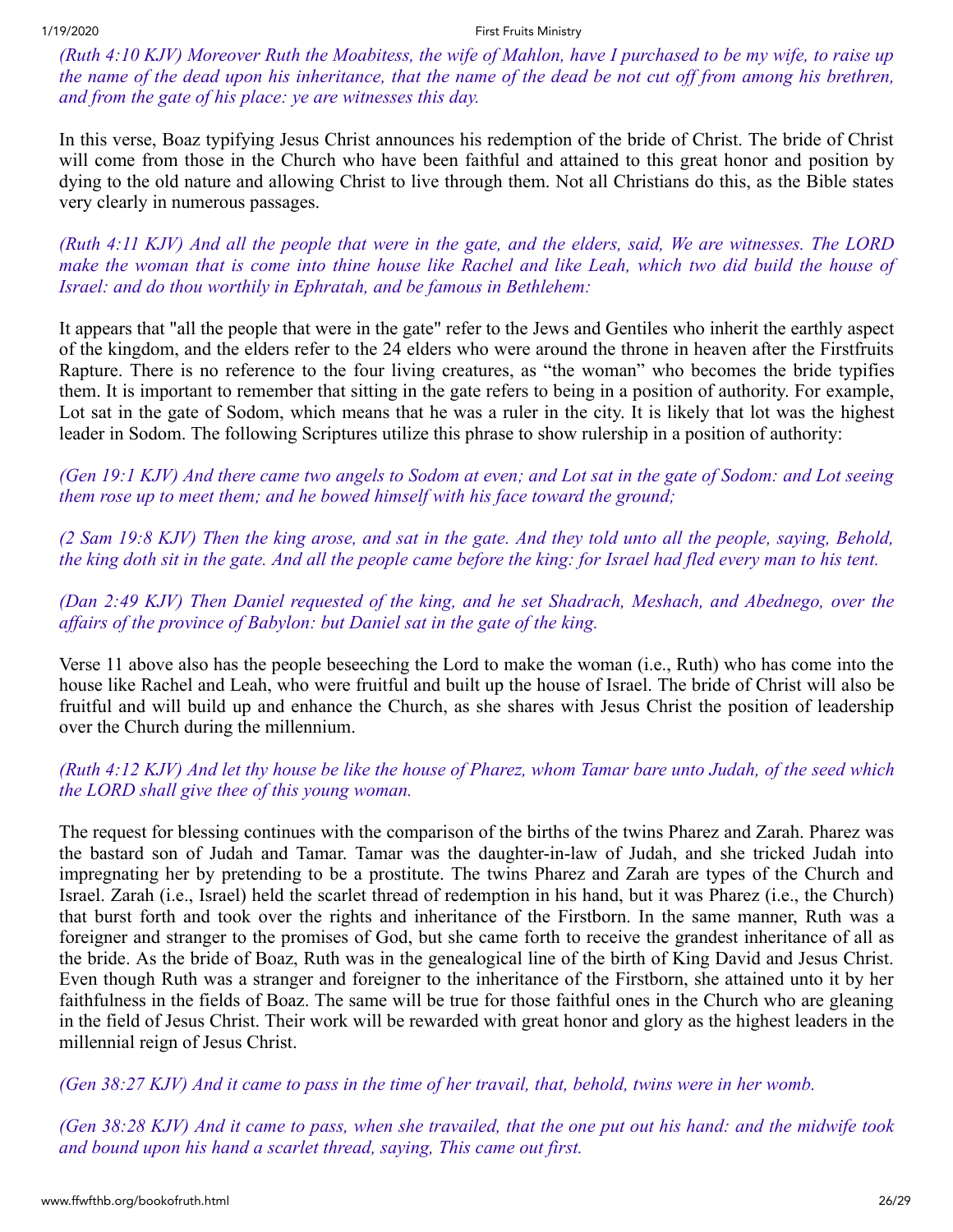*(Gen 38:29 KJV) And it came to pass, as he drew back his hand, that, behold, his brother came out: and she said, How hast thou broken forth? this breach be upon thee: therefore his name was called Pharez.*

*(Gen 38:30 KJV) And afterward came out his brother, that had the scarlet thread upon his hand: and his name was called Zarah.* 

Zarah as a type of Israel holding the scarlet thread of redemption should have been the firstborn, but Pharez as a type of the Church burst forth to receive the reward normally belonging to the firstborn son.

*(Ruth 4:13 KJV) So Boaz took Ruth, and she was his wife: and when he went in unto her, the LORD gave her conception, and she bare a son.*

In type, Jesus Christ takes those in the Church who have been faithful and pure as His bride, and He draws near unto her, and she bears fruit and is established. The word for bare figuratively means "to have one's pedigree established," and the word for son figuratively means to be established. This essentially means that Ruth is proclaimed as the child of God the Father, and she is established in her position as the wife of Jesus Christ and coheir with Him. This will apparently be a public proclamation at the end of the seven-year tribulation period. The following Scriptures describe this process:

*(Rev 21:9 KJV) And there came unto me one of the seven angels which had the seven vials full of the seven last plagues, and talked with me, saying, Come hither, I will show thee the bride, the Lamb's wife.*

*(Rev 21:11 KJV) Having the glory of God: and her light was like unto a stone most precious, even like a jasper stone, clear as crystal;* 

This is the formal presentation of the bride to the people of God. The bride and the New Jerusalem are inseparably linked, as she will reflect the Glory of Jesus Christ and light up the city. The passage compares the bride to a clear crystal, which has the ability to reflect a source of Light into all directions at once. Of course, Jesus Christ is the source of the light, but His bride is the one who reflects this light that lights up the whole city. This light can even be seen upon the earth in accordance with the following Scripture.

*(Rev 21:23 KJV) And the city had no need of the sun, neither of the moon, to shine in it: for the glory of God did lighten it, and the Lamb is the light thereof.*

*(Rev 21:24 KJV) And the nations of them which are saved shall walk in the light of it: and the kings of the earth do bring their glory and honour into it.* 

*(Ruth 4:14 KJV) And the women said unto Naomi, Blessed be the LORD, which hath not left thee this day without a kinsman, that his name may be famous in Israel.* 

The women typify the bridesmaids or court of the bride, who pronounce a blessing upon Israel. The bridesmaids or court of the bride are those in the Church who enter into the second level of reign and rule in the kingdom of heaven. In the book of Revelation, the 24 elders typify the bridesmaids or court, and the Four Living Creatures typify the bride.

Jesus Christ is also the Kinsman of Israel and His name will be famous in Israel during His millennial reign. At that time the Jews will come to realize that Jesus Christ had not failed in performing His function as the Kinsman-Redeemer, and they will weep and wail over the one that they pierced.

*(Ruth 4:15 KJV) And he shall be unto thee a restorer of thy life, and a nourisher of thine old age: for thy daughter in law, which loveth thee, which is better to thee than seven sons, hath borne him.* 

Jesus Christ will be the restorer of life to the Jews. This means that the Jews will be brought back into a spiritual relationship with God the Father through the repentance of Israel. A "nourisher" is one who sustains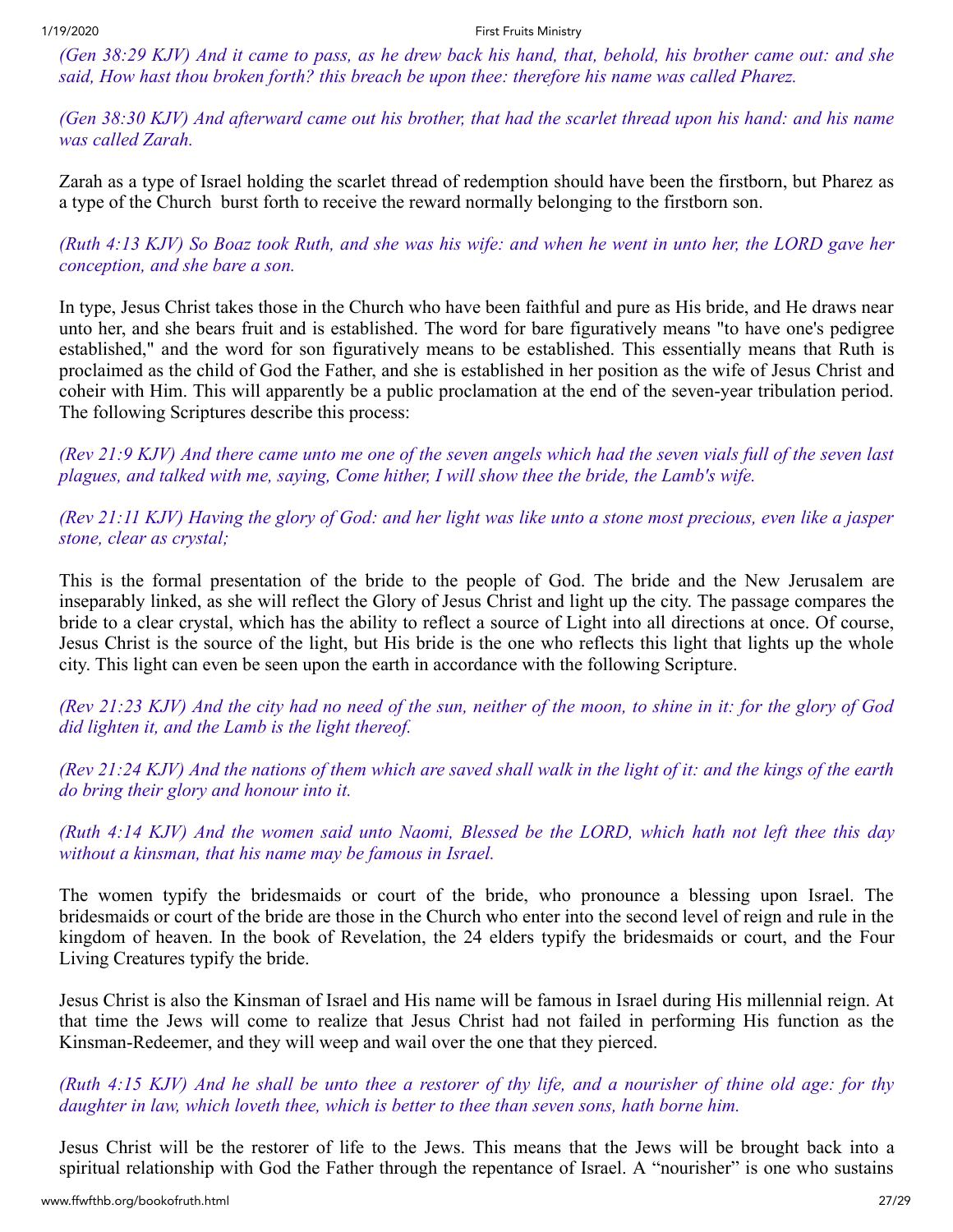and supports, and Jesus Christ will be the One who sustains and supports the nation of Israel during the millennium and afterwards. The nation of Israel is an ancient nation going back 4000 years. It is when Israel is old that she will be redeemed and restored to life and to her land in of Israel.

This verse reiterates the love that the bride will have for the nation of Israel, and how the bride is more faithful and supportive of Israel than seven sons. The Scriptures seem to be clear that a Christian who does not love Israel, and is not supportive of Israel will not be part of the bride of Christ. It is amazing that there are whole denominations that believe that God is through with Israel and all of Israel's blessings now belong to the Church. They apparently believe this in spite of the numerous Scriptures and types that portray Israel as being totally and finally redeemed at the end of the tribulation period.

# *(Ruth 4:16 KJV) And Naomi took the child, and laid it in her bosom, and became nurse unto it.*

The child that is born to Ruth (i.e., the bride) is called Obed, and Obed means "serving". Obed typifies those Gentiles who enter in the earthly aspect of the millennial kingdom and are faithful to the Lord. This would include those who are born during the millennium and are faithful to the Lord. It is Israel (i.e., Naomi) who will faithfully nourish and feed these Gentiles during the millennium. It was Israel's job to do it during the current time, but Israel failed to go unto the Gentiles and preach and teach, just as Jonah failed to go to the city of Ninevah and preach and teach. Just as Jonah went back to Ninevah and preached, Israel will the second time around be faithful to do that which God has called her to do.

# *(Ruth 4:17 KJV) And the women her neighbours gave it a name, saying, There is a son born to Naomi; and they called his name Obed: he is the father of Jesse, the father of David.*

The word "women" again refers to the bridesmaids or court of the bride, and they name or proclaim the child Obed, which means "serving one" or "a servant" The name "Jesse" means "Jehovah exists". The son of Jesse is David, and David means "Beloved". All three of these names depict the Trinity of God who will dwell with mankind upon the earth. "The Servant" is God the Holy Spirit, and "Jehovah Exists" is God the Father. "The Beloved" is God the Son. The whole verse depicts the millennial kingdom when God will dwell with mankind upon the earth in the Persons of Father, Son and Holy Spirit.

The purpose of the following verses is to document that King David was the first rightful and true king of Israel. This means that Saul was not a rightful king of Israel even though Israel requested him. Saul was a type of Antichrist who will be desired by Israel, but who will forsake Israel and cause it to be greatly injured. Saul hated David just as Antichrist hates Jesus Christ. Saul did everything he could to destroy David just as Antichrist will do everything he can to destroy Jesus Christ. However, just as David was crowned King of Israel and reigned over Israel during the Golden Age, Jesus Christ will be crowned King of Israel and will reign over Israel during the Millennial Age, which will be the antitype of the Golden Age of Israel.

It must be remembered that Pharez was a bastard son of Tamar and Judah, and the Scriptures state as follows:

# *(Deu 23:2 KJV) A bastard shall not enter into the congregation of the LORD; even to his tenth generation shall he not enter into the congregation of the LORD.*

This apparently means that there cannot be a rightful king of Israel until the tenth generation after an illegitimate son is born. We can see that the tenth generation is David, who was the rightful king of Israel in the line of Judah. Saul was in the line of Benjamin (1 Sam 9:1), so he could not be the rightful king of Israel.

It is appropriate to end the prophetic interpretation of this book of redemption with an overview of the redemptive plan of God using the names of the ten generations from Pharez to King David. The names and their meanings are provided after the verse in which they are found, and it should be noted that the names portray an outline of redemption from the fall until the establishment of the millennial kingdom.

*(Ruth 4:18 KJV) Now these are the generations of Pharez: Pharez begat Hezron,*